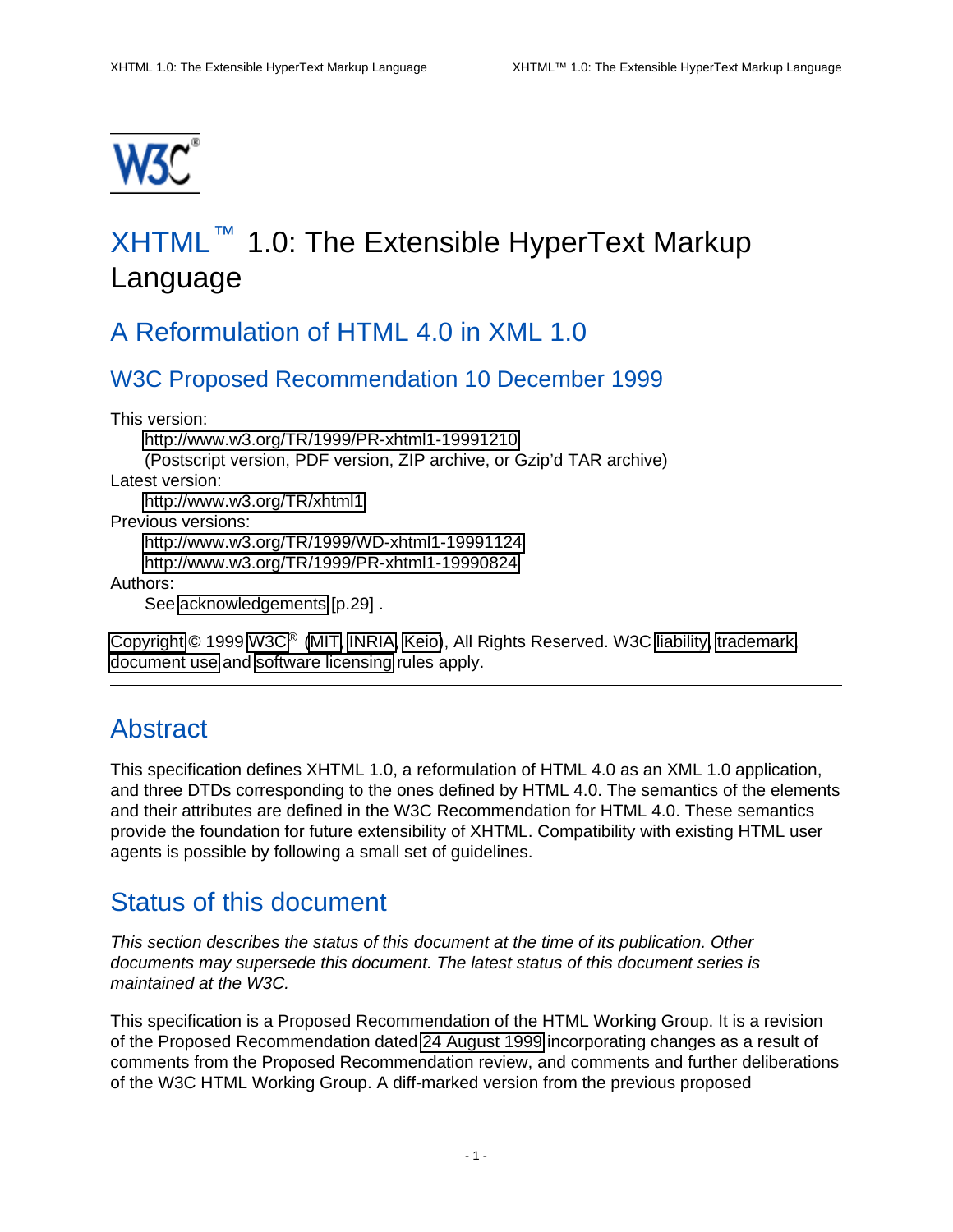recommendation is available for comparison purposes.

On 10 December 1999, this document enters a [Proposed Recommendation](http://www.w3.org/Consortium/Process/#RecsPR) review period. From that date until 8 January 2000, W3C Advisory Committee representatives are encouraged to review this specification and return comments in their completed ballots to w3c-html-review@w3.org. Please send any comments of a confidential nature in separate email to w3t-html@w3.org, which is visible to the Team only.

No sooner than 14 days after the end of the review period, the Director will announce the document's disposition: it may become a W3C Recommendation (possibly with minor changes), it may revert to Working Draft status, or it may be dropped as a W3C work item.

Publication as a Proposed Recommendation does not imply endorsement by the W3C membership. This is still a draft document and may be updated, replaced or obsoleted by other documents at any time. It is inappropriate to cite W3C Proposed Recommendation as other than "work in progress."

This document has been produced as part of the [W3C HTML Activity.](http://www.w3.org/MarkUp/) The goals of the [HTML](http://www.w3.org/MarkUp/Group/) [Working Group](http://www.w3.org/MarkUp/Group/) [\(members only\)](http://cgi.w3.org/MemberAccess/) are discussed in the [HTML Working Group charter](http://www.w3.org/MarkUp/Group/HTMLcharter) [\(members](http://cgi.w3.org/MemberAccess/)  [only\)](http://cgi.w3.org/MemberAccess/).

A list of current W3C Recommendations and other technical documents can be found at [http://www.w3.org/TR.](http://www.w3.org/TR)

Public discussion on HTML features takes place on the mailing list www-html@w3.org [\(archive\)](http://lists.w3.org/Archives/Public/www-html/). The W3C staff contact for work on HTML is Dave Raggett.

Please report errors in this document to www-html-editor@w3.org.

The list of known errors in this specification is available at [http://www.w3.org/1999/12/PR-xhtml1-19991210-errata.](http://www.w3.org/1999/12/PR-xhtml1-19991210-errata)

### **Contents**

- 1. [What is XHTML?](#page-4-1) [p.5]
	- 1.1 [What is HTML 4.0?](#page-4-0) [p.5]
	- 1.2 [What is XML?](#page-5-1) [p.6]
	- 1.3 [Why the need for XHTML?](#page-5-0) [p.6]
- 2. [Definitions](#page-6-2) [p.7]
	- 2.1 [Terminology](#page-6-1) [p.7]
	- 2.2 [General Terms](#page-6-0) [p.7]
- 3. [Normative Definition of XHTML 1.0](#page-8-1) [p.9]
	- 3.1 [Document Conformance](#page-8-0) [p.9]
	- 3.2 [User Agent Conformance](#page-10-0) [p.11]
- 4. [Differences with HTML 4.0](#page-12-0) [p.13]
- 5. [Compatibility Issues](#page-16-0) [p.17]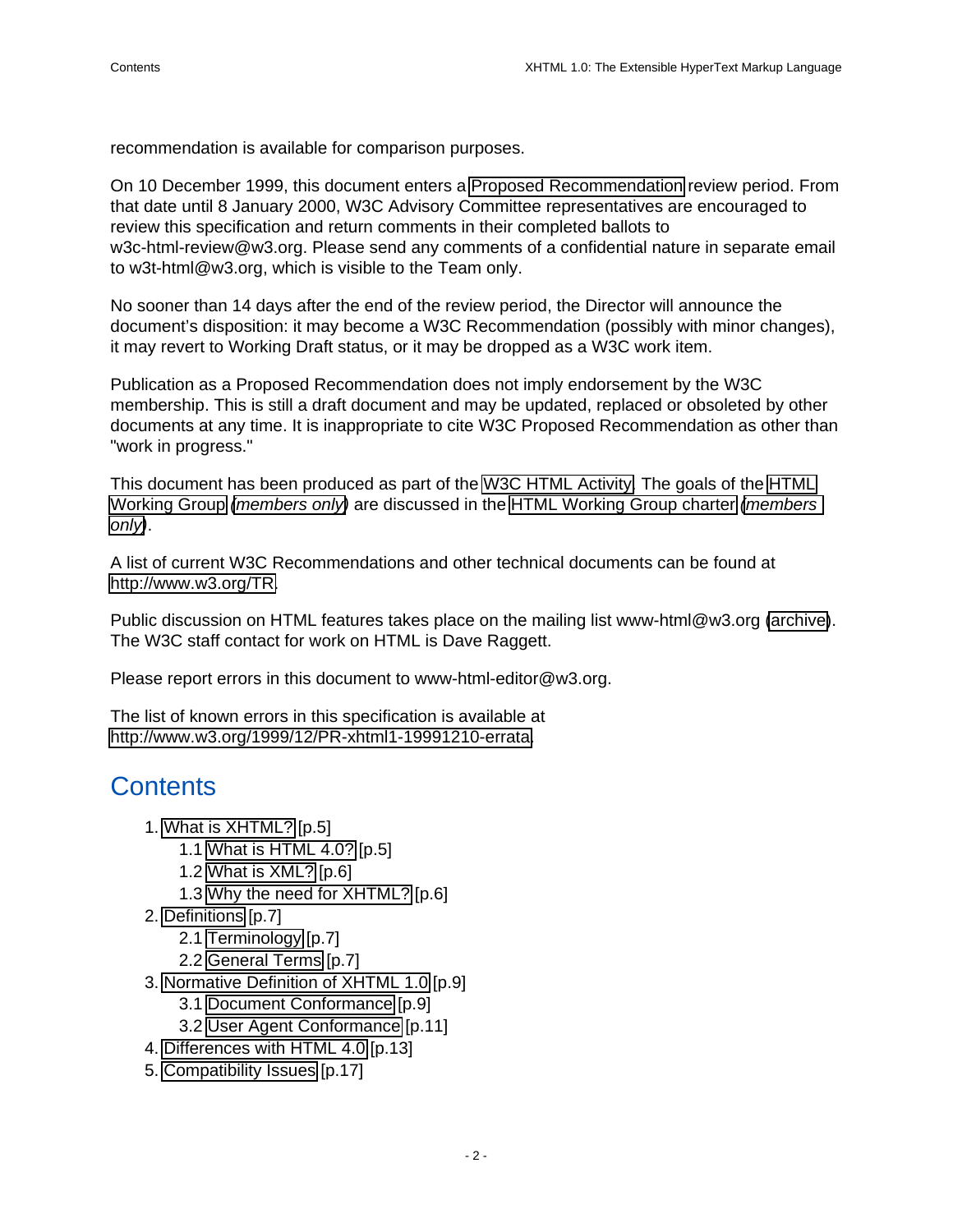5.1 [Internet Media Types](#page-16-1) [p.17] 6. [Future Directions](#page-18-3) [p.19] 6.1 [Modularizing HTML](#page-18-2) [p.19] 6.2 [Subsets and Extensibility](#page-18-1) [p.19] 6.3 [Document Profiles](#page-18-0) [p.19] [Appendix A. DTDs](#page-20-0) [p.21] [Appendix B. Element Prohibitions](#page-22-0) [p.23] [Appendix C. HTML Compatibility Guidelines](#page-24-0) [p.25] [Appendix D. Acknowledgements](#page-28-0) [p.29] [Appendix E. References](#page-30-0) [p.31]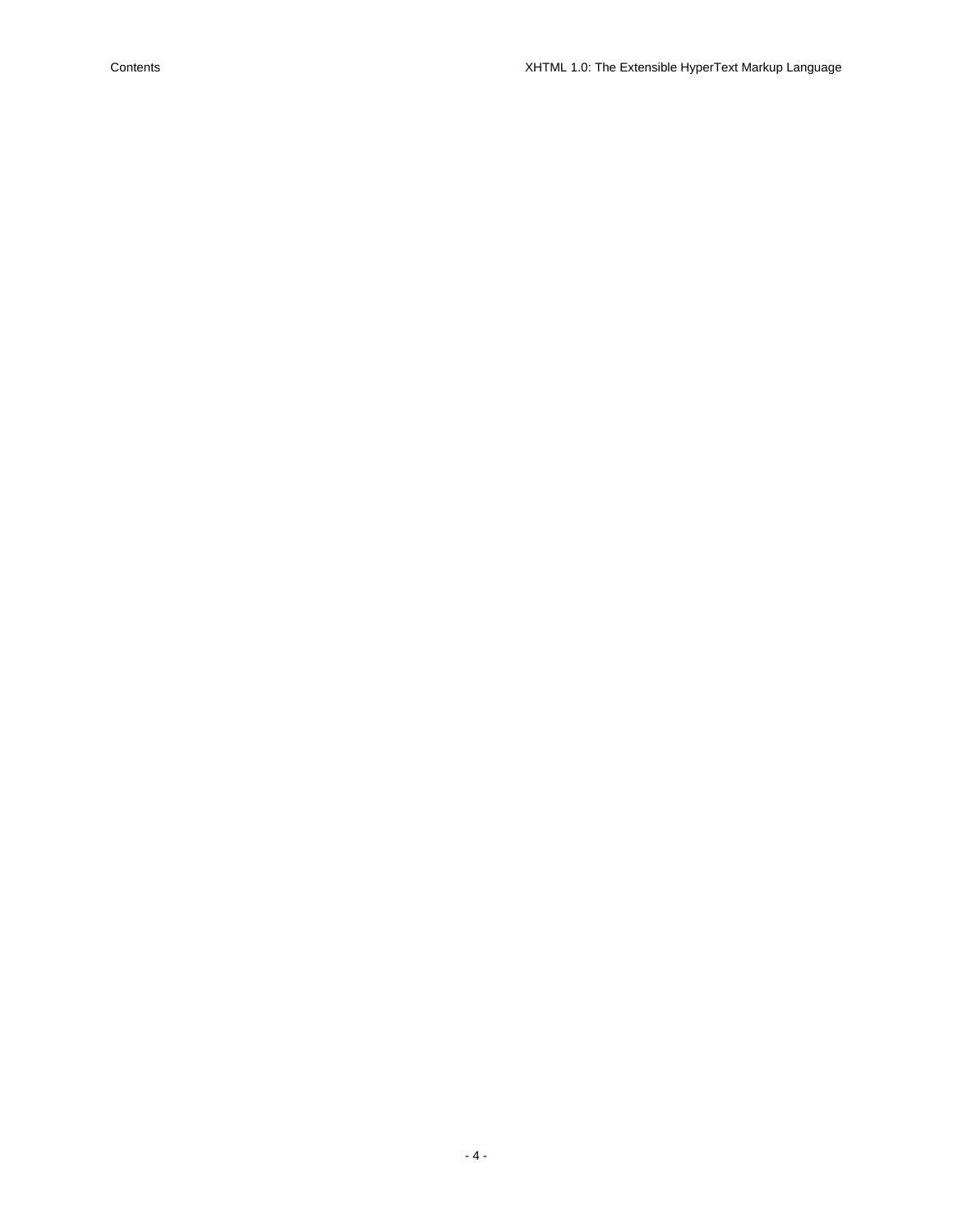# <span id="page-4-1"></span>1. What is XHTML?

XHTML is a family of current and future document types and modules that reproduce, subset, and extend HTML 4.0 [\[HTML\]](#page-30-1) [p.31] . XHTML family document types are XML based, and ultimately are designed to work in conjunction with XML-based user agents. The details of this family and its evolution are discussed in more detail in the section on [Future Directions](#page-18-3) [p.19] .

XHTML 1.0 (this specification) is the first document type in the XHTML family. It is a reformulation of the three HTML 4.0 document types as applications of XML 1.0 [\[XML\]](#page-30-3) [p.31] . It is intended to be used as a language for content that is both XML-conforming and, if some simple [guidelines](#page-24-0) [p.25] are followed, operates in HTML 4.0 conforming user agents. Developers who migrate their content to XHTML 1.0 will realize the following benefits:

- XHTML documents are XML conforming. As such, they are readily viewed, edited, and validated with standard XML tools.
- XHTML documents can be written to to operate as well or better than they did before in existing HTML 4.0-conforming user agents as well as in new, XHTML 1.0 conforming user agents.
- XHTML documents can utilize applications (e.g. scripts and applets) that rely upon either the HTML Document Object Model or the XML Document Object Model [\[DOM\]](#page-30-2) [p.31] .
- As the XHTML family evolves, documents conforming to XHTML 1.0 will be more likely to interoperate within and among various XHTML environments.

The XHTML family is the next step in the evolution of the Internet. By migrating to XHTML today, content developers can enter the XML world with all of its attendant benefits, while still remaining confident in their content's backward and future compatibility.

## <span id="page-4-0"></span>1.1 What is HTML 4.0?

HTML 4.0 [\[HTML\]](#page-30-1) [p.31] is an SGML (Standard Generalized Markup Language) application conforming to International Standard ISO 8879, and is widely regarded as the standard publishing language of the World Wide Web.

SGML is a language for describing markup languages, particularly those used in electronic document exchange, document management, and document publishing. HTML is an example of a language defined in SGML.

SGML has been around since the middle 1980's and has remained quite stable. Much of this stability stems from the fact that the language is both feature-rich and flexible. This flexibility, however, comes at a price, and that price is a level of complexity that has inhibited its adoption in a diversity of environments, including the World Wide Web.

HTML, as originally conceived, was to be a language for the exchange of scientific and other technical documents, suitable for use by non-document specialists. HTML addressed the problem of SGML complexity by specifying a small set of structural and semantic tags suitable for authoring relatively simple documents. In addition to simplifying the document structure,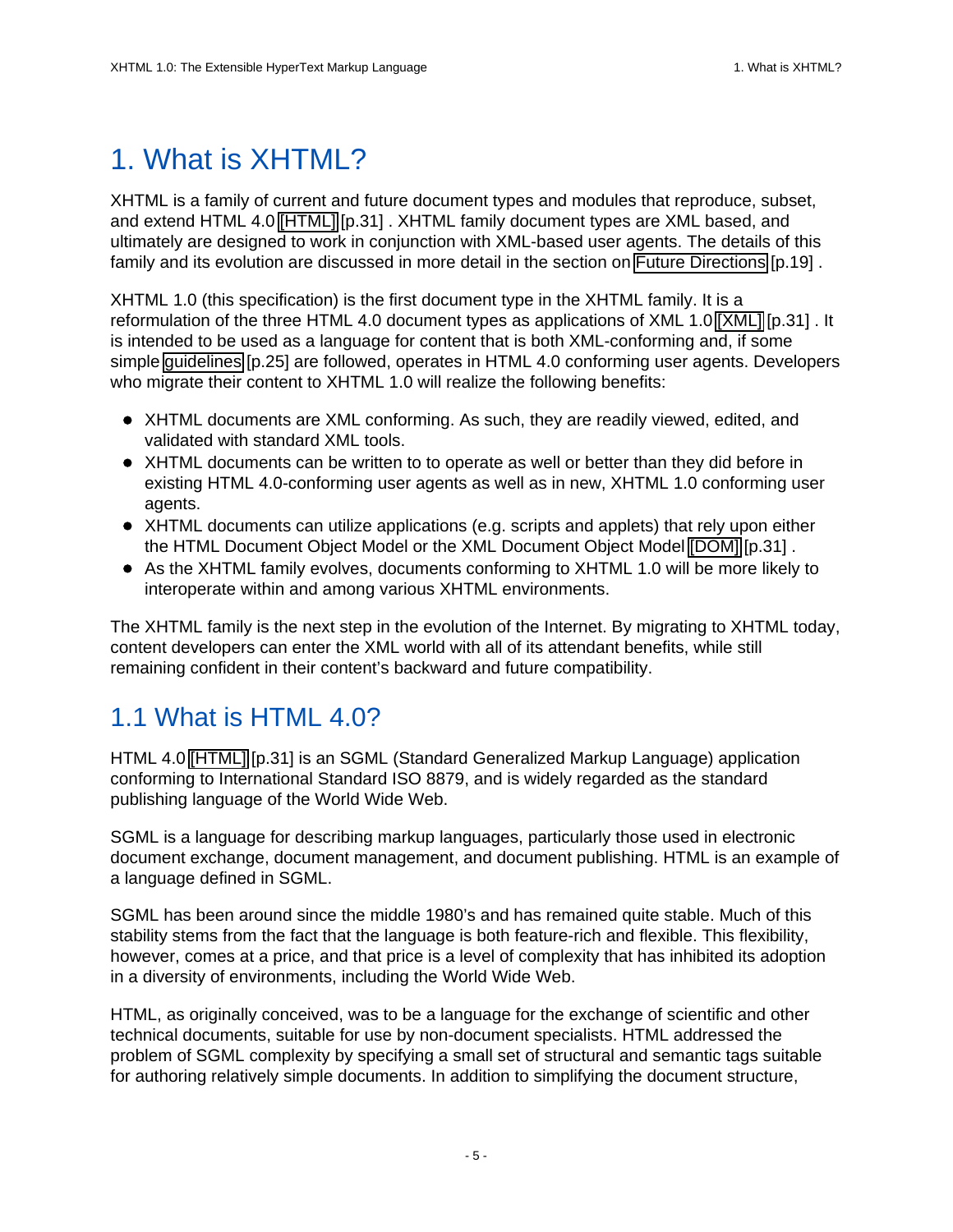HTML added support for hypertext. Multimedia capabilities were added later.

In a remarkably short space of time, HTML became wildly popular and rapidly outgrew its original purpose. Since HTML's inception, there has been rapid invention of new elements for use within HTML (as a standard) and for adapting HTML to vertical, highly specialized, markets. This plethora of new elements has led to compatibility problems for documents across different platforms.

As the heterogeneity of both software and platforms rapidly proliferate, it is clear that the suitability of 'classic' HTML 4.0 for use on these platforms is somewhat limited.

## <span id="page-5-1"></span>1.2 What is XML?

XML™ is the shorthand for Extensible Markup Language, and is an acronym of Extensible Markup Language [\[XML\]](#page-30-3) [p.31] .

XML was conceived as a means of regaining the power and flexibility of SGML without most of its complexity. Although a restricted form of SGML, XML nonetheless preserves most of SGML's power and richness, and yet still retains all of SGML's commonly used features.

While retaining these beneficial features, XML removes many of the more complex features of SGML that make the authoring and design of suitable software both difficult and costly.

# <span id="page-5-0"></span>1.3 Why the need for XHTML?

The benefits of migrating to XHTML 1.0 are described above. Some of the benefits of migrating to XHTML in general are:

- Document developers and user agent designers are constantly discovering new ways to express their ideas through new markup. In XML, it is relatively easy to introduce new elements or additional element attributes. The XHTML family is designed to accommodate these extensions through XHTML modules and techniques for developing new XHTML-conforming modules (described in the forthcoming XHTML Modularization specification). These modules will permit the combination of existing and new feature sets when developing content and when designing new user agents.
- Alternate ways of accessing the Internet are constantly being introduced. Some estimates indicate that by the year 2002, 75% of Internet document viewing will be carried out on these alternate platforms. The XHTML family is designed with general user agent interoperability in mind. Through a new user agent and document profiling mechanism, servers, proxies, and user agents will be able to perform best effort content transformation. Ultimately, it will be possible to develop XHTML-conforming content that is usable by any XHTML-conforming user agent.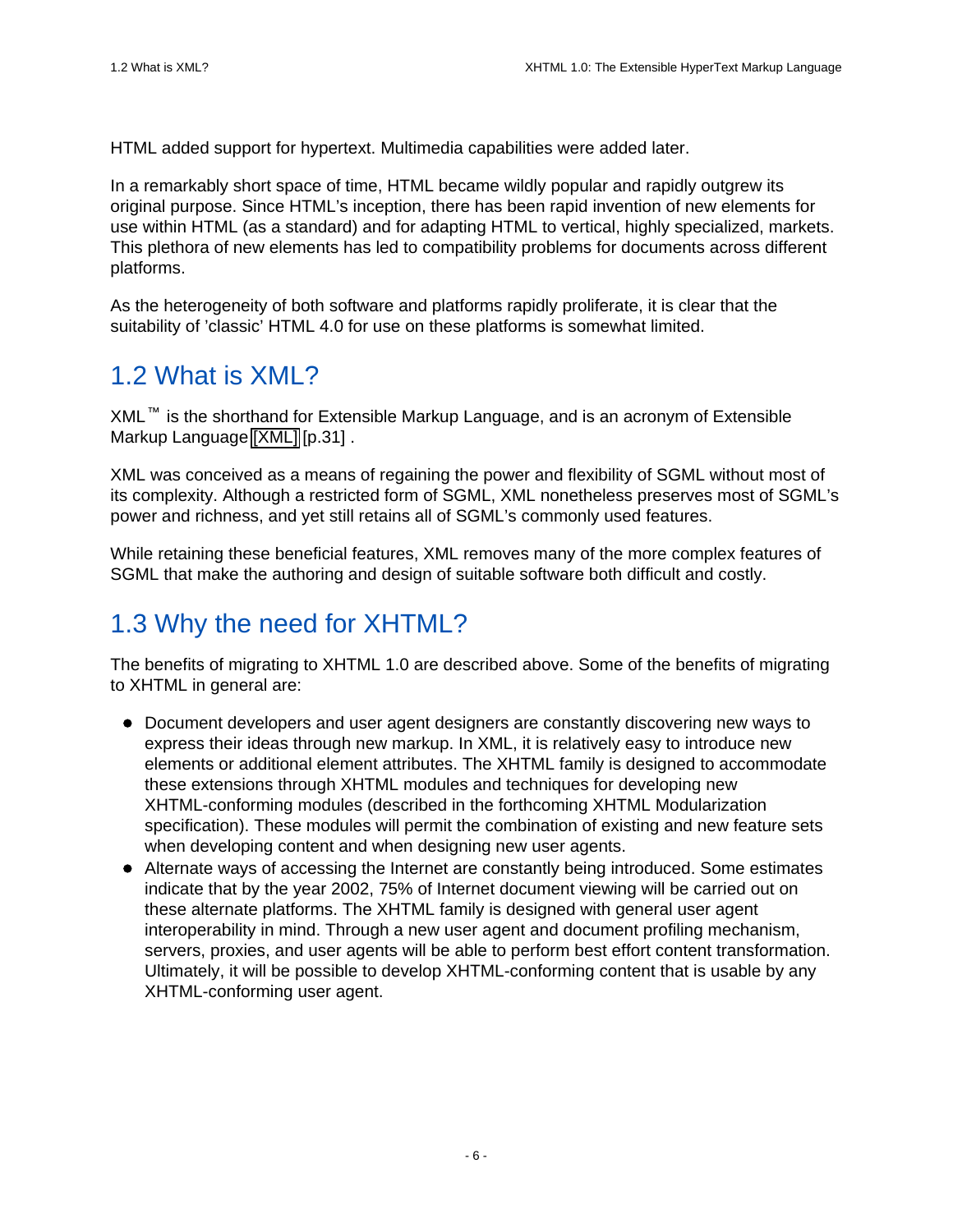# <span id="page-6-2"></span>2. Definitions

### <span id="page-6-1"></span>2.1 Terminology

The following terms are used in this specification. These terms extend the definitions in [\[RFC2119\]](#page-30-5) [p.31] in ways based upon similar definitions in ISO/IEC 9945-1:1990 [\[POSIX.1\]](#page-30-4)  $[p.31]$  :

Implementation-defined

A value or behavior is implementation-defined when it is left to the implementation to define [and document] the corresponding requirements for correct document construction.

May

With respect to implementations, the word "may" is to be interpreted as an optional feature that is not required in this specification but can be provided. With respect to [Document](#page-8-0)  [Conformance](#page-8-0) [p.9] , the word "may" means that the optional feature must not be used. The term "optional" has the same definition as "may".

Must

In this specification, the word "must" is to be interpreted as a mandatory requirement on the implementation or on Strictly Conforming XHTML Documents, depending upon the context. The term "shall" has the same definition as "must".

#### Reserved

A value or behavior is unspecified, but it is not allowed to be used by Conforming Documents nor to be supported by a Conforming User Agents.

Should

With respect to implementations, the word "should" is to be interpreted as an implementation recommendation, but not a requirement. With respect to documents, the word "should" is to be interpreted as recommended programming practice for documents and a requirement for Strictly Conforming XHTML Documents.

#### Supported

Certain facilities in this specification are optional. If a facility is supported, it behaves as specified by this specification.

#### Unspecified

When a value or behavior is unspecified, the specification defines no portability requirements for a facility on an implementation even when faced with a document that uses the facility. A document that requires specific behavior in such an instance, rather than tolerating any behavior when using that facility, is not a Strictly Conforming XHTML Document.

### <span id="page-6-0"></span>2.2 General Terms

Attribute

An attribute is a parameter to an element declared in the DTD. An attribute's type and value range, including a possible default value, are defined in the DTD.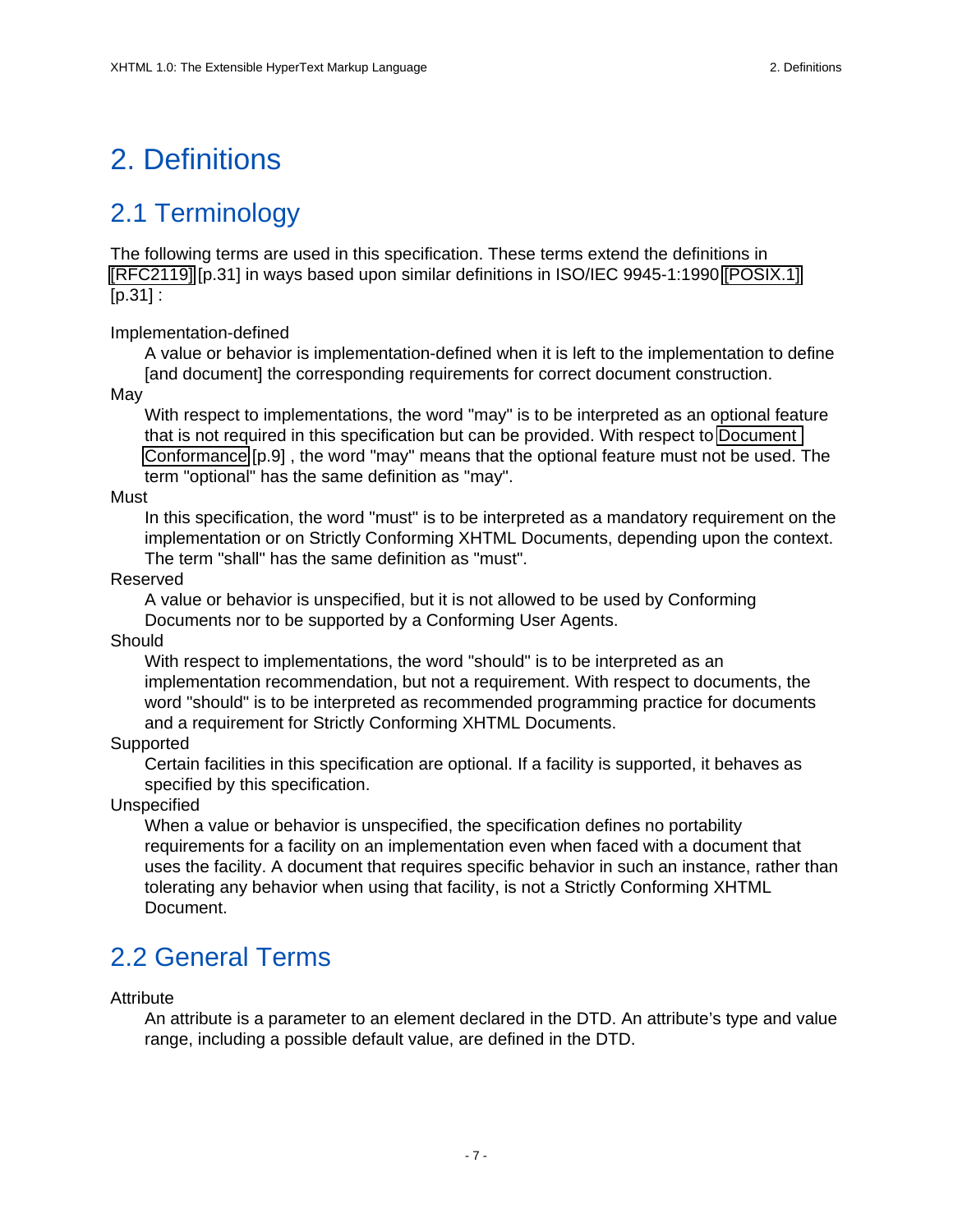#### DTD

A DTD, or document type definition, is a collection of XML declarations that, as a collection, defines the legal structure, elements, and attributes that are available for use in a document that complies to the DTD.

#### **Document**

A document is a stream of data that, after being combined with any other streams it references, is structured such that it holds information contained within elements that are organized as defined in the associated DTD. See [Document Conformance](#page-8-0) [p.9] for more information.

#### Element

An element is a document structuring unit declared in the DTD. The element's content model is defined in the DTD, and additional semantics may be defined in the prose description of the element.

#### <span id="page-7-0"></span>**Facilities**

Functionality includes elements, attributes, and the semantics associated with those elements and attributes. An implementation supporting that functionality is said to provide the necessary facilities.

#### Implementation

An implementation is a system that provides collection of facilities and services that supports this specification. See [User Agent Conformance](#page-10-0) [p.11] for more information.

Parsing

Parsing is the act whereby a document is scanned, and the information contained within the document is filtered into the context of the elements in which the information is structured.

#### Rendering

Rendering is the act whereby the information in a document is presented. This presentation is done in the form most appropriate to the environment (e.g. aurally, visually, in print).

#### User Agent

A user agent is an implementation that retrieves and processes XHTML documents. See [User Agent Conformance](#page-10-0) [p.11] for more information.

#### Validation

Validation is a process whereby documents are verified against the associated DTD, ensuring that the structure, use of elements, and use of attributes are consistent with the definitions in the DTD.

### <span id="page-7-1"></span>Well-formed

A document is well-formed when it is structured according to the rules defined in [Section 2.1](http://www.w3.org/TR/REC-xml#sec-well-formed) of the XML 1.0 Recommendation [\[XML\]](#page-30-3) [p.31] . Basically, this definition states that elements, delimited by their start and end tags, are nested properly within one another.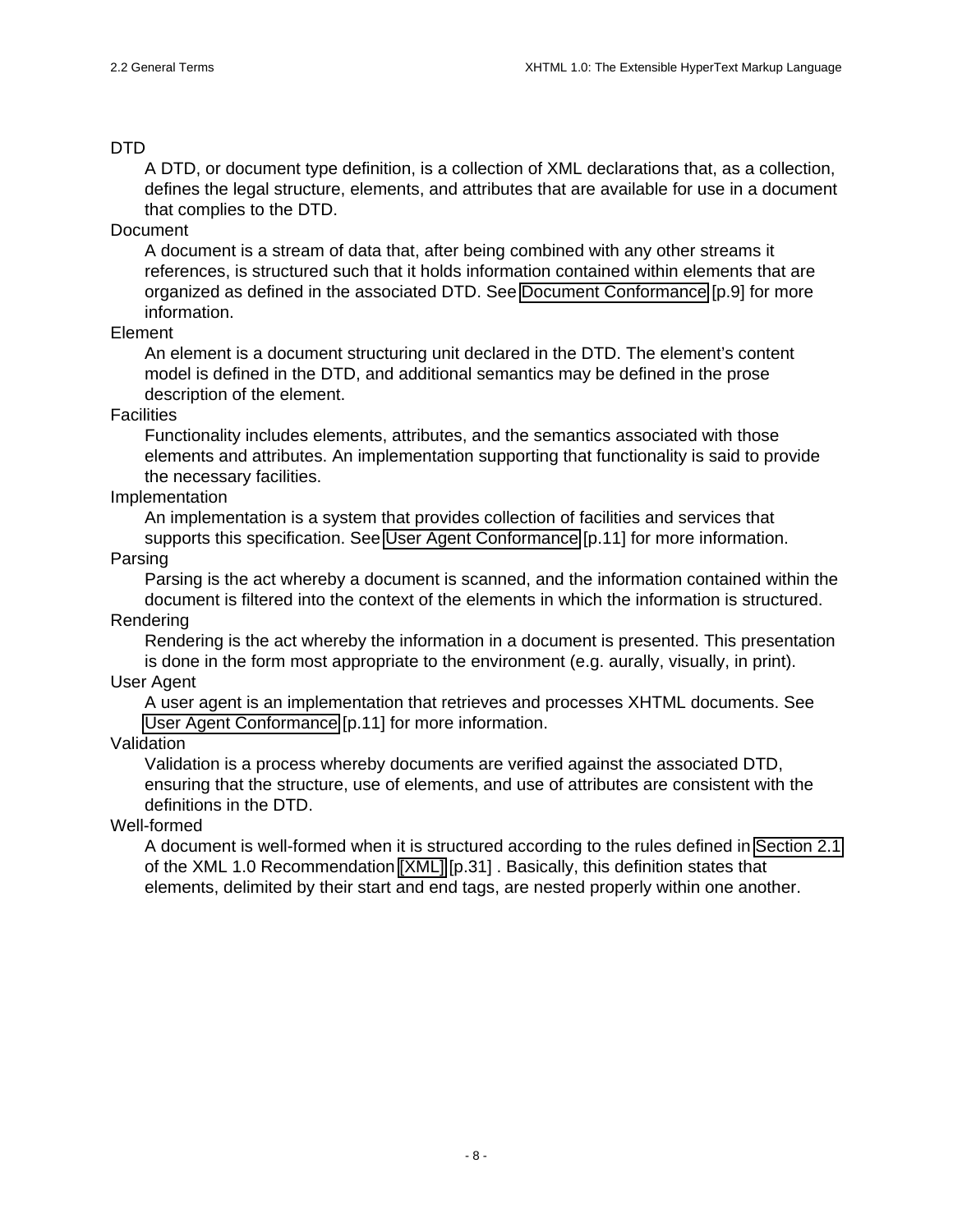# <span id="page-8-1"></span>3. Normative Definition of XHTML 1.0

### <span id="page-8-0"></span>3.1 Document Conformance

This version of XHTML provides a definition of strictly conforming XHTML documents, which are restricted to tags and attributes from the XHTML namespace. See [Section 3.1.2](#page-9-0) [p.10] for information on using XHTML with other namespaces, for instance, to include metadata expressed in RDF within XHTML documents.

### 3.1.1 Strictly Conforming Documents

A Strictly Conforming XHTML Document is a document that requires only the facilities described as mandatory in this specification. Such a document must meet all of the following criteria:

- 1. It must validate against one of the three DTDs found in [Appendix A](#page-20-0) [p.21] .
- 2. The root element of the document must be <html>.
- 3. The root element of the document must designate the XHTML namespace using the  $xmlns$ attribute [\[XMLNAMES\]](#page-30-6) [p.31] . The namespace for XHTML is defined to be http://www.w3.org/1999/xhtml.
- 4. There must be a DOCTYPE declaration in the document prior to the root element. The public identifier included in the DOCTYPE declaration must reference one of the three DTDs found in [Appendix A](#page-20-0) [p.21] using the respective Formal Public Identifier. The system identifier may be changed to reflect local system conventions.

```
<!DOCTYPE html 
      PUBLIC "-//W3C//DTD XHTML 1.0 Strict//EN"
      "http://www.w3.org/TR/1999/PR-xhtml1-19991210/DTD/xhtml1-strict.dtd>
<!DOCTYPE html 
      PUBLIC "-//W3C//DTD XHTML 1.0 Transitional//EN"
      "http://www.w3.org/TR/1999/PR-xhtml1-19991210/DTD/xhtml1-transitional.dtd>
<!DOCTYPE html 
      PUBLIC "-//W3C//DTD XHTML 1.0 Frameset//EN"
      "http://www.w3.org/TR/1999/PR-xhtml1-19991210/DTD/xhtml1-frameset.dtd>
```
Here is an example of a minimal XHTML document.

```
<?xml version="1.0" encoding="UTF-8"?>
<!DOCTYPE html 
      PUBLIC "-//W3C//DTD XHTML 1.0 Strict//EN"
     "http://www.w3.org/TR/1999/PR-xhtml1-19991210/DTD/xhtml1-strict.dtd">
<html xmlns="http://www.w3.org/1999/xhtml" xml:lang="en" lang="en">
   <head>
     <title>Virtual Library</title>
   </head>
```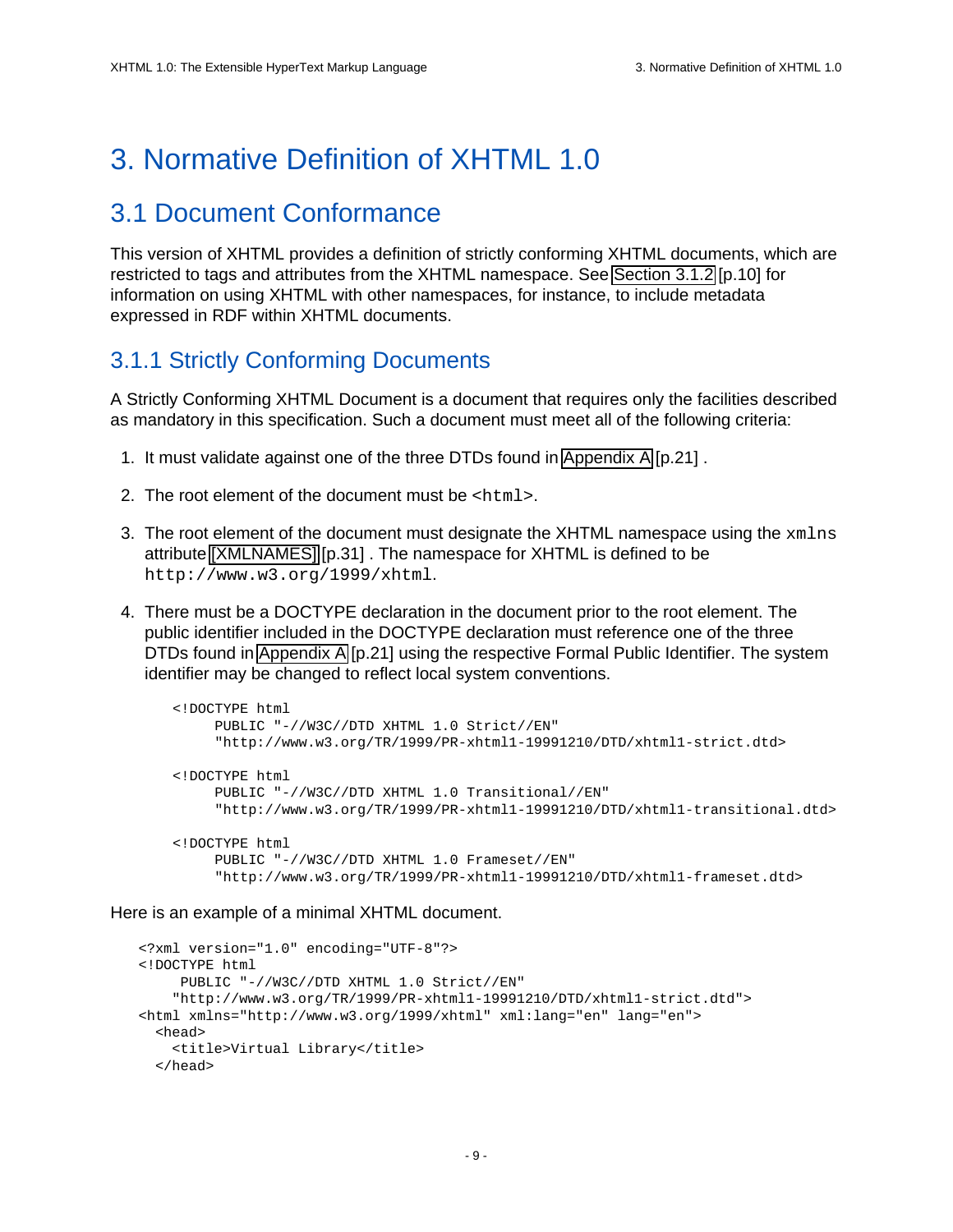```
 <body>
    <p>Moved to <a href="http://vlib.org/">vlib.org</a>.</p>
  </body>
</html>
```
Note that in this example, the XML declaration is included. An XML declaration like the one above is not required in all XML documents. XHTML document authors are strongly encouraged to use XML declarations in all their documents. Such a declaration is required when the character encoding of the document is other than the default UTF-8 or UTF-16.

### <span id="page-9-0"></span>3.1.2 Using XHTML with other namespaces

The XHTML namespace may be used with other XML namespaces as per [\[XMLNAMES\]](#page-30-6) [p.31] , although such documents are not strictly conforming XHTML 1.0 documents as defined above. Future work by W3C will address ways to specify conformance for documents involving multiple namespaces.

The following example shows the way in which XHTML 1.0 could be used in conjunction with the MathML Recommendation:

```
<html xmlns="http://www.w3.org/1999/xhtml" xml:lang="en" lang="en">
   <head>
     <title>A Math Example</title>
   </head>
   <body>
     <p>The following is MathML markup:</p>
     <math xmlns="http://www.w3.org/1998/Math/MathML">
       <apply> <log/>
         <logbase>
          <cn> 3 </cn>
         </logbase>
         <ci> x </ci>
       </apply>
    \langle/math>
   </body>
</html>
```
The following example shows the way in which XHTML 1.0 markup could be incorporated into another XML namespace:

```
<?xml version="1.0" encoding="UTF-8"?>
<!-- initially, the default namespace is "books" -->
<book xmlns='urn:loc.gov:books'
     xmlns:isbn='urn:ISBN:0-395-36341-6' xml:lang="en" lang="en">
   <title>Cheaper by the Dozen</title>
   <isbn:number>1568491379</isbn:number>
   <notes>
     <!-- make HTML the default namespace for a hypertext commentary -->
     <p xmlns='http://www.w3.org/1999/xhtml'>
         This is also available <a href="http://www.w3.org/">online</a>.
    \langle/p>
   </notes>
</book>
```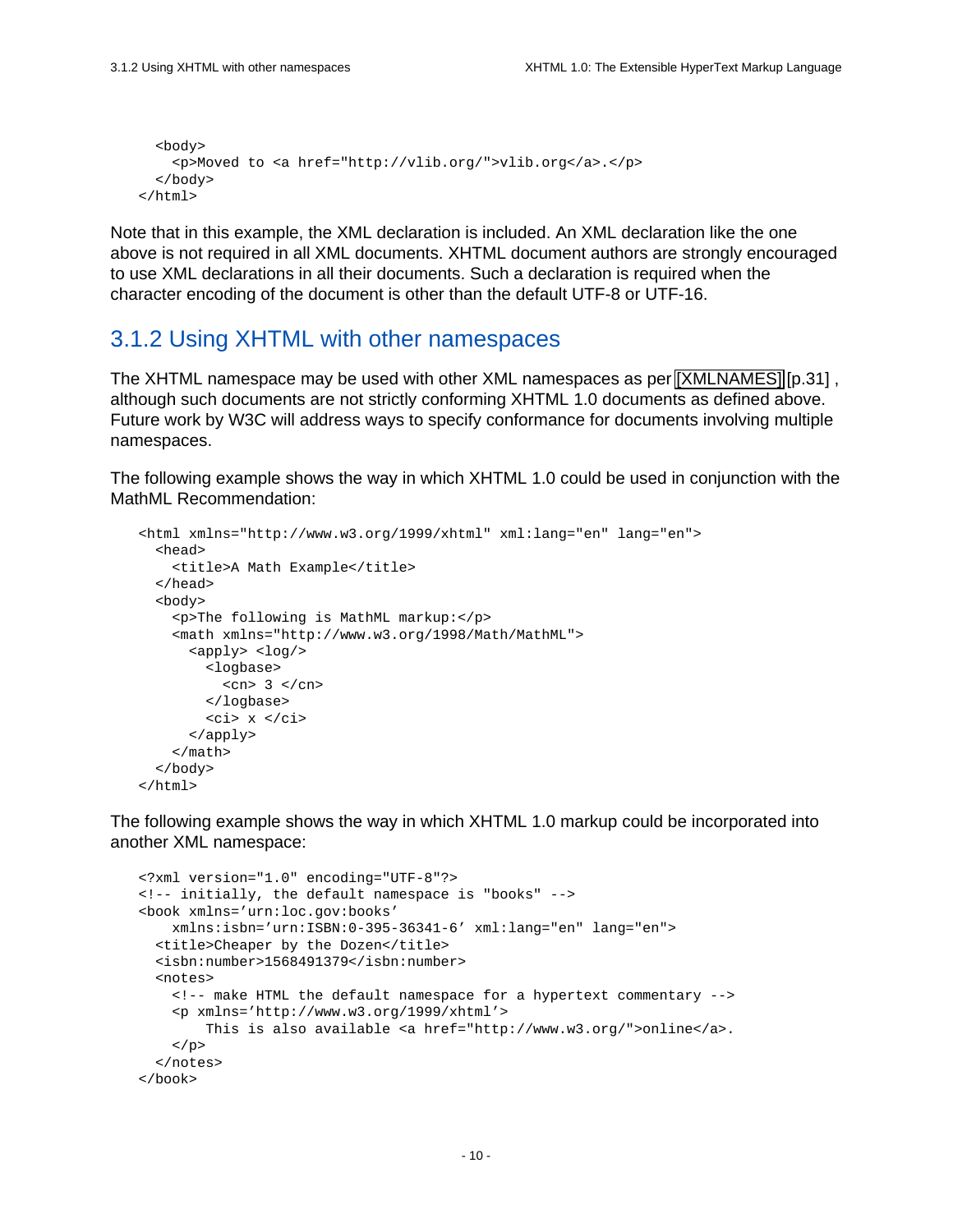## <span id="page-10-0"></span>3.2 User Agent Conformance

A conforming user agent must meet all of the following criteria:

- 1. In order to be consistent with the XML 1.0 Recommendation [\[XML\]](#page-30-3) [p.31] , the user agent must parse and evaluate an XHTML document for well-formedness. If the user agent claims to be a validating user agent, it must also validate documents against their referenced DTDs according to [\[XML\]](#page-30-3) [p.31] .
- 2. When the user agent claims to support [facilities](#page-7-0) [p.8] defined within this specification or required by this specification through normative reference, it must do so in ways consistent with the facilities' definition.
- 3. When a user agent processes an XHTML document as generic XML, it shall only recognize attributes of type ID (e.g. the id attribute on most XHTML elements) as fragment identifiers.
- 4. If a user agent encounters an element it does not recognize, it must render the element's content.
- 5. If a user agent encounters an attribute it does not recognize, it must ignore the entire attribute specification (i.e., the attribute and its value).
- 6. If a user agent encounters an attribute value it doesn't recognize, it must use the default attribute value.
- 7. If it encounters an entity reference (other than one of the predefined entities) for which the User Agent has processed no declaration (which could happen if the declaration is in the external subset which the User Agent hasn't read), the entity reference should be rendered as the characters (starting with the ampersand and ending with the semi-colon) that make up the entity reference.
- 8. When rendering content, User Agents that encounter characters or character entity references that are recognized but not renderable should display the document in such a way that it is obvious to the user that normal rendering has not taken place.
- 9. The following characters are defined in [XML] as whitespace characters:
	- Space  $(8#x0020)$
	- Tab  $(&\#x0009)$
	- Carriage return (
	)
	- $\bullet$  Line feed ( $&\#x000A$ ;)

The XML processor normalizes different system's line end codes into one single line-feed character, that is passed up to the application. The XHTML user agent in addition, must treat the following characters as whitespace:

- $\bullet$  Form feed ()
- Zero-width space  $(8#x200B)$

In elements where the 'xml:space' attribute is set to 'preserve', the user agent must leave all whitespace characters intact (with the exception of leading and trailing whitespace characters, which should be removed). Otherwise, whitespace is handled according to the following rules: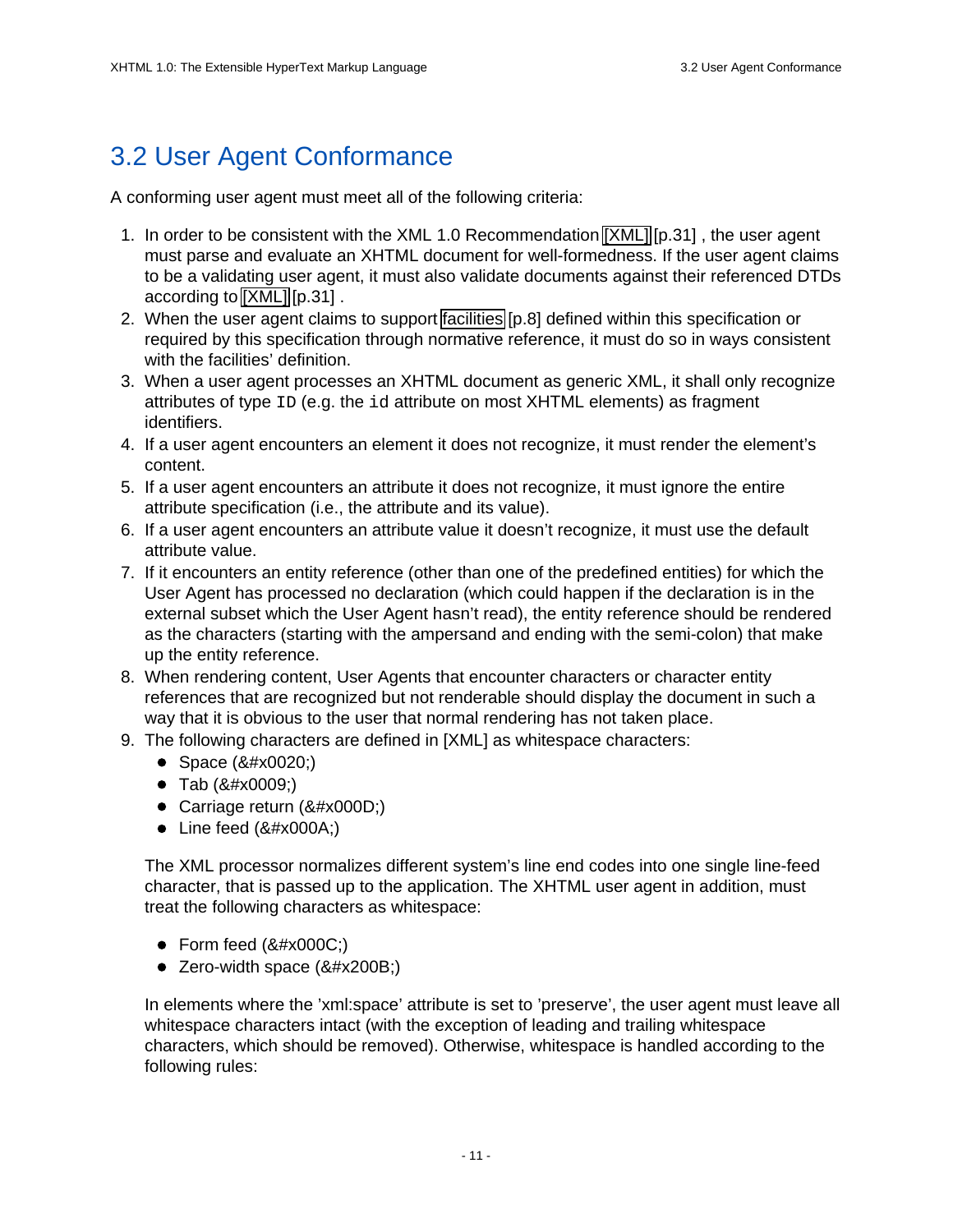- All whitespace surrounding block elements should be removed.
- Comments are removed entirely and do not affect whitespace handling. One whitespace character on either side of a comment is treated as two white space characters.
- Leading and trailing whitespace inside a block element must be removed.
- Line feed characters within a block element must be converted into a space (except when the 'xml:space' attribute is set to 'preserve').
- A sequence of white space characters must be reduced to a single space character (except when the 'xml:space' attribute is set to 'preserve').
- With regard to rendition, the User Agent should render the content in a manner appropriate to the language in which the content is written. In languages whose primary script is Latinate, the ASCII space character is typically used to encode both grammatical word boundaries and typographic whitespace; in languages whose script is related to Nagari (e.g., Sanskrit, Thai, etc.), grammatical boundaries may be encoded using the ZW 'space' character, but will not typically be represented by typographic whitespace in rendered output; languages using Arabiform scripts may encode typographic whitespace using a space character, but may also use the ZW space character to delimit 'internal' grammatical boundaries (what look like words in Arabic to an English eye frequently encode several words, e.g. 'kitAbuhum' =  $'$ kitAbu-hum' = 'book them' == their book); and languages in the Chinese script tradition typically neither encode such delimiters nor use typographic whitespace in this way.

Whitespace in attribute values is processed according to [\[XML\]](#page-30-3) [p.31] .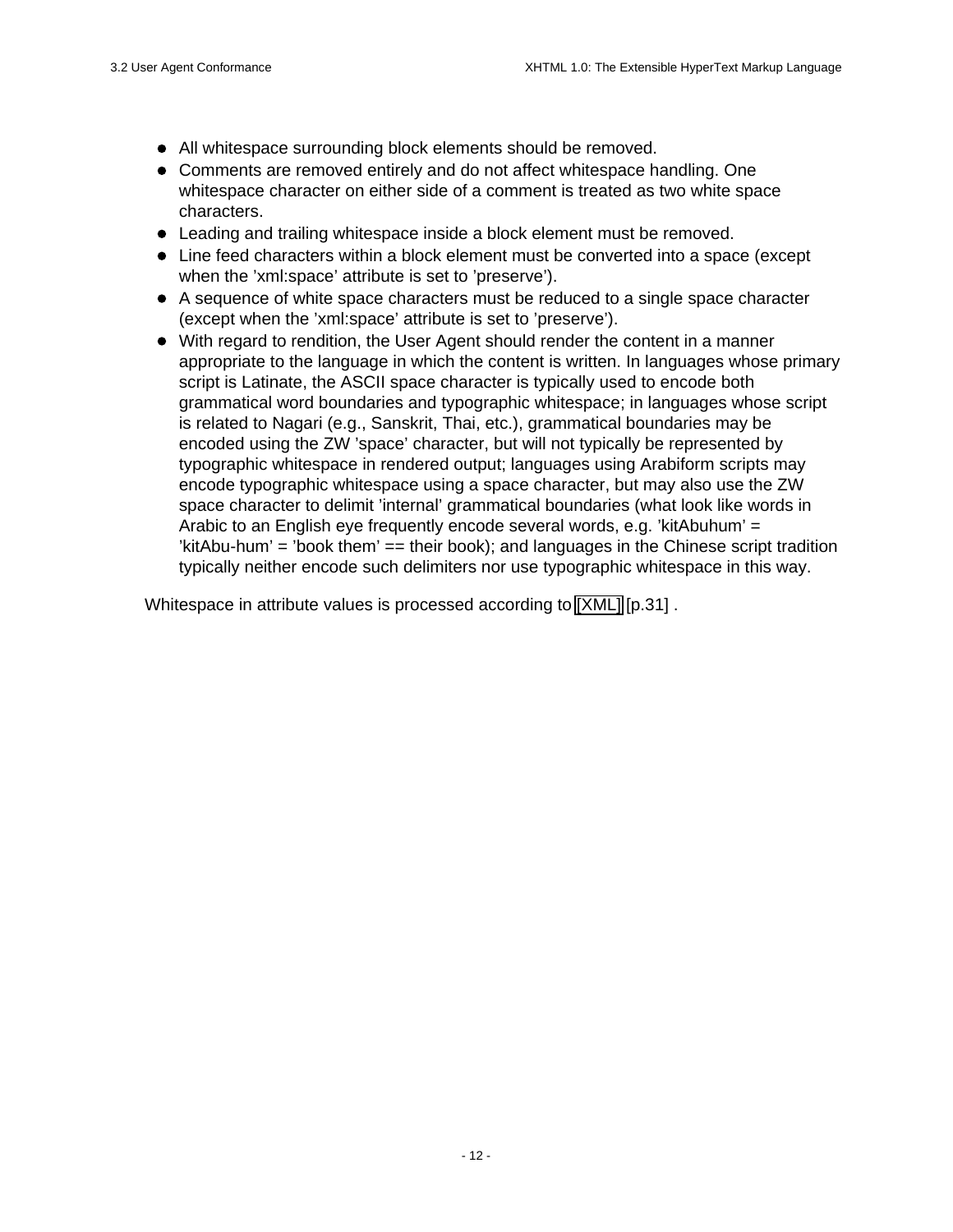# <span id="page-12-0"></span>4. Differences with HTML 4.0

Due to the fact that XHTML is an XML application, certain practices that were perfectly legal in SGML-based HTML 4.0 [\[HTML\]](#page-30-1) [p.31] must be changed.

### 4.1 Documents must be well-formed

[Well-formedness](#page-7-1)  $[p.8]$  is a new concept introduced by [\[XML\]](#page-30-3) [p.31] . Essentially this means that all elements must either have closing tags or be written in a special form (as described below), and that all the elements must nest.

Although overlapping is illegal in SGML, it was widely tolerated in existing browsers.

### **CORRECT: nested elements.**

<p>here is an emphasized <em>paragraph</em>.</p>

#### **INCORRECT: overlapping elements**

<p>here is an emphasized <em>paragraph.</p></em>

### 4.2 Element and attribute names must be in lower case

XHTML documents must use lower case for all HTML element and attribute names. This difference is necessary because XML is case-sensitive e.g. <li> and <LI> are different tags.

### 4.3 For non-empty elements, end tags are required

In SGML-based HTML 4.0 certain elements were permitted to omit the end tag; with the elements that followed implying closure. This omission is not permitted in XML-based XHTML. All elements other than those declared in the DTD as EMPTY must have an end tag.

#### **CORRECT: terminated elements**

<p>here is a paragraph.</p><p>here is another paragraph.</p>

#### **INCORRECT: unterminated elements**

<p>here is a paragraph.<p>here is another paragraph.

### 4.4 Attribute values must always be quoted

All attribute values must be quoted, even those which appear to be numeric.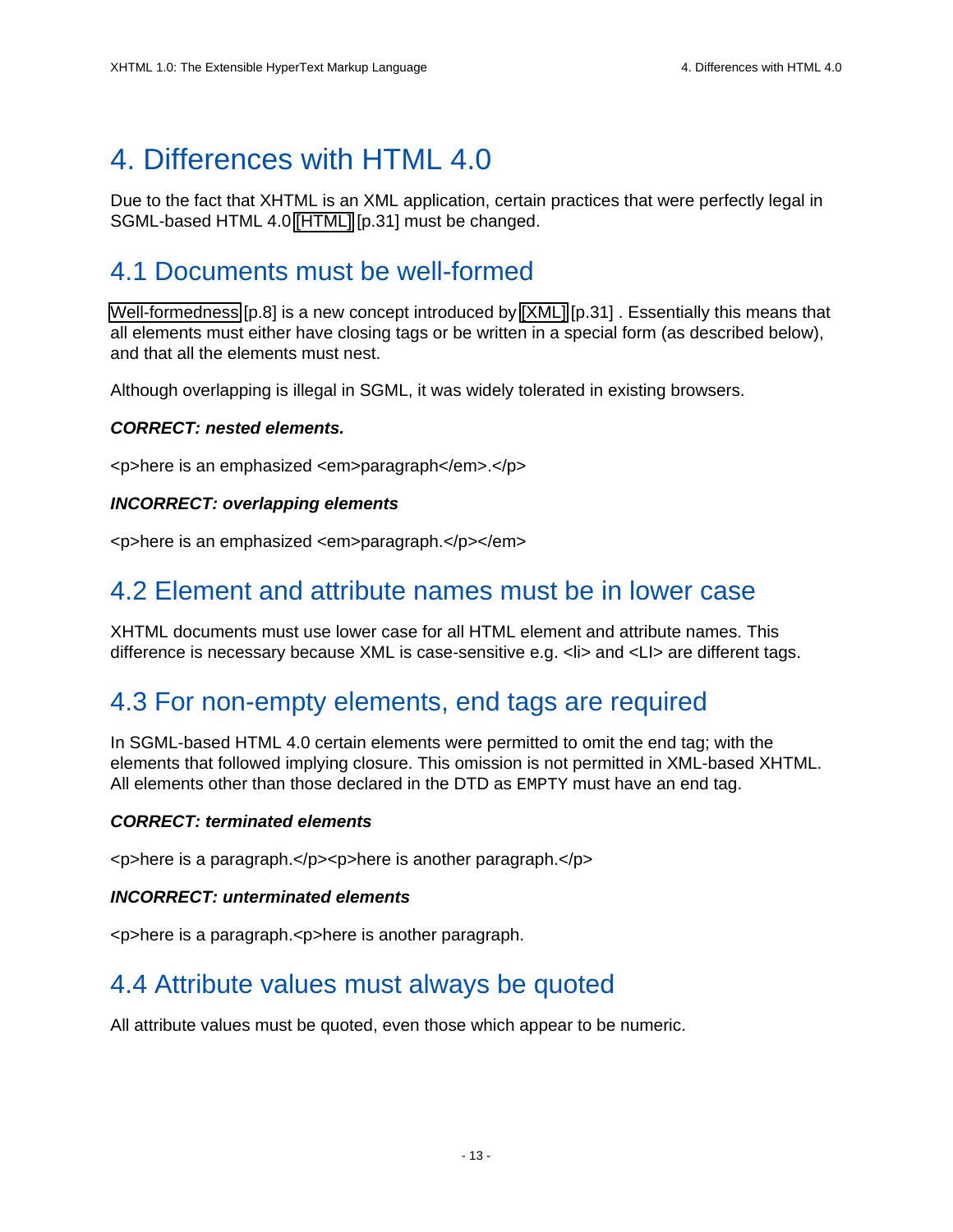#### **CORRECT: quoted attribute values**

<table rows="3">

#### **INCORRECT: unquoted attribute values**

<table rows=3>

### 4.5 Attribute Minimization

XML does not support attribute minimization. Attribute-value pairs must be written in full. Attribute names such as compact and checked cannot occur in elements without their value being specified.

#### **CORRECT: unminimized attributes**

<dl compact="compact">

#### **INCORRECT: minimized attributes**

<dl compact>

### 4.6 Empty Elements

Empty elements must either have an end tag or the start tag must end with  $\rightarrow$ . For instance,  $\langle$ br/> or  $\langle$ hr> $\langle$ /hr>. See [HTML Compatibility Guidelines](#page-24-0) [p.25] for information on ways to ensure this is backward compatible with HTML 4.0 user agents.

#### **CORRECT: terminated empty tags**

<hr/>><hr/>

#### **INCORRECT: unterminated empty tags**

<hr><hr>

### 4.7 Whitespace handling in attribute values

In attribute values, user agents will strip leading and trailing whitespace from attribute values and map sequences of one or more whitespace characters (including line breaks) to a single inter-word space (an ASCII space character for western scripts). See [Section 3.3.3](http://www.w3.org/TR/REC-xml#AVNormalize) of [\[XML\]](#page-30-3) [p.31] .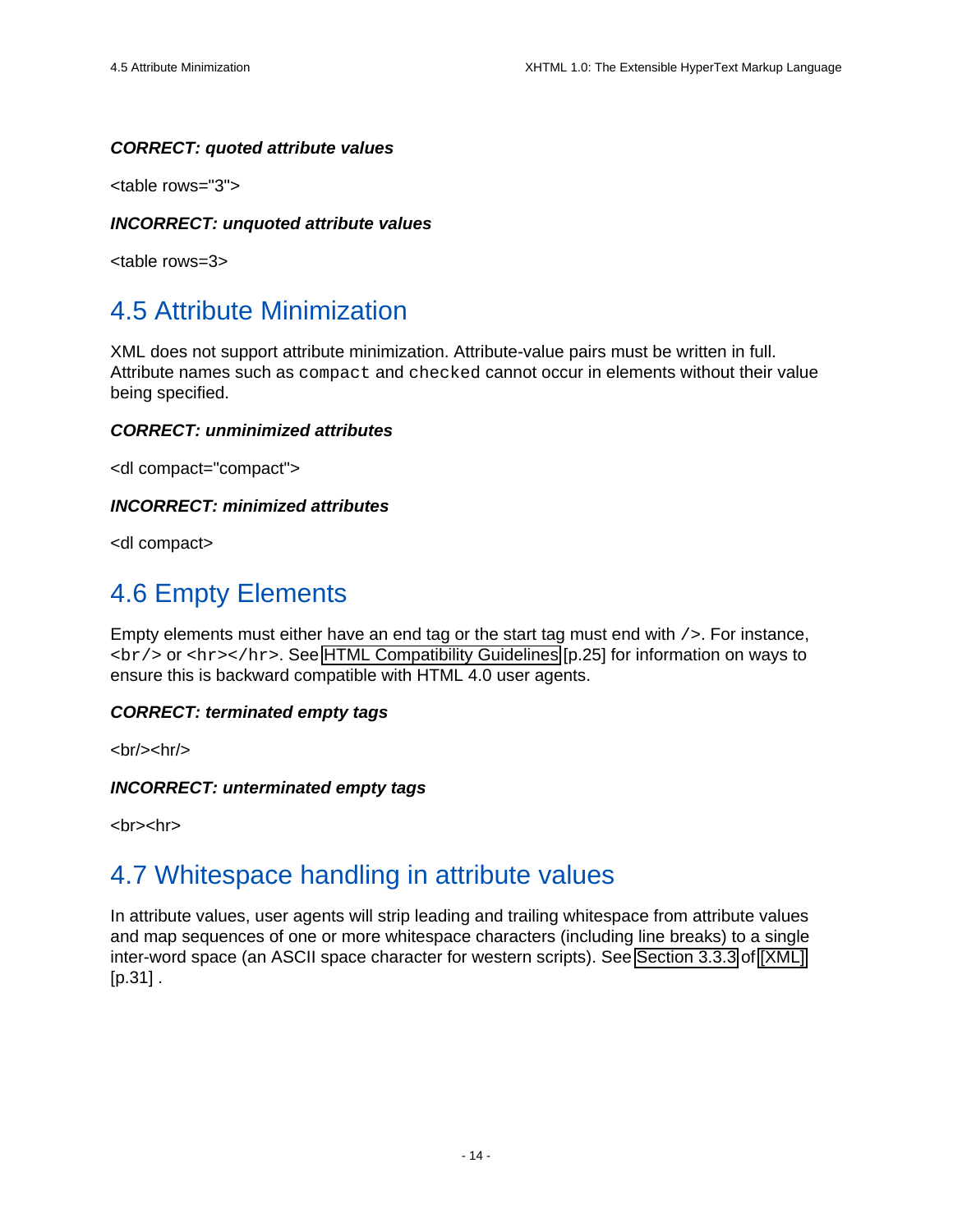### 4.8 Script and Style elements

In XHTML, the script and style elements are declared as having #PCDATA content. As a result, < and  $\&$  will be treated as the start of markup, and entities such as  $\&1 \text{ t}$ ; and  $\& \text{amp}$ ; will be recognized as entity references by the XML processor to  $\epsilon$  and  $\alpha$  respectively. Wrapping the content of the script or style element within a CDATA marked section avoids the expansion of these entities.

```
<script>
 <![CDATA[
  ... unescaped script content ...
]] >
  </script>
```
CDATA sections are recognized by the XML processor and appear as nodes in the Document Object Model, see [Section 1.3](http://www.w3.org/TR/REC-DOM-Level-1/level-one-core.html#ID-E067D597) of the DOM Level 1 Recommendation [\[DOM\]](#page-30-2) [p.31] .

An alternative is to use external script and style documents.

### <span id="page-14-0"></span>4.9 SGML exclusions

SGML gives the writer of a DTD the ability to exclude specific elements from being contained within an element. Such prohibitions (called "exclusions") are not possible in XML.

For example, the HTML 4.0 Strict DTD forbids the nesting of an 'a' element within another 'a' element to any descendant depth. It is not possible to spell out such prohibitions in XML. Even though these prohibitions cannot be defined in the DTD, certain elements should not be nested. A summary of such elements and the elements that should not be nested in them is found in the normative [Appendix B](#page-22-0) [p.23] .

### 4.10 The elements with 'id' and 'name' attributes

HTML 4.0 defined the name attribute for the elements a, applet, frame, iframe, img, and map. HTML 4.0 also introduced the id attribute. Both of these attributes are designed to be used as fragment identifiers.

In XML, fragment identifiers are of type  $ID$ , and there can only be a single attribute of type  $ID$ per element. Therefore, in XHTML 1.0 the id attribute is defined to be of type ID. In order to ensure that XHTML 1.0 documents are well-structured XML documents, XHTML 1.0 documents MUST use the id attribute when defining fragment identifiers, even on elements that historically have also had a name attribute. See the [HTML Compatibility Guidelines](#page-24-0) [p.25] for information on ensuring such anchors are backwards compatible when serving XHTML documents as media type text/html.

Note that in XHTML 1.0, the name attribute of these elements is formally deprecated, and will be removed in a subsequent version of XHTML.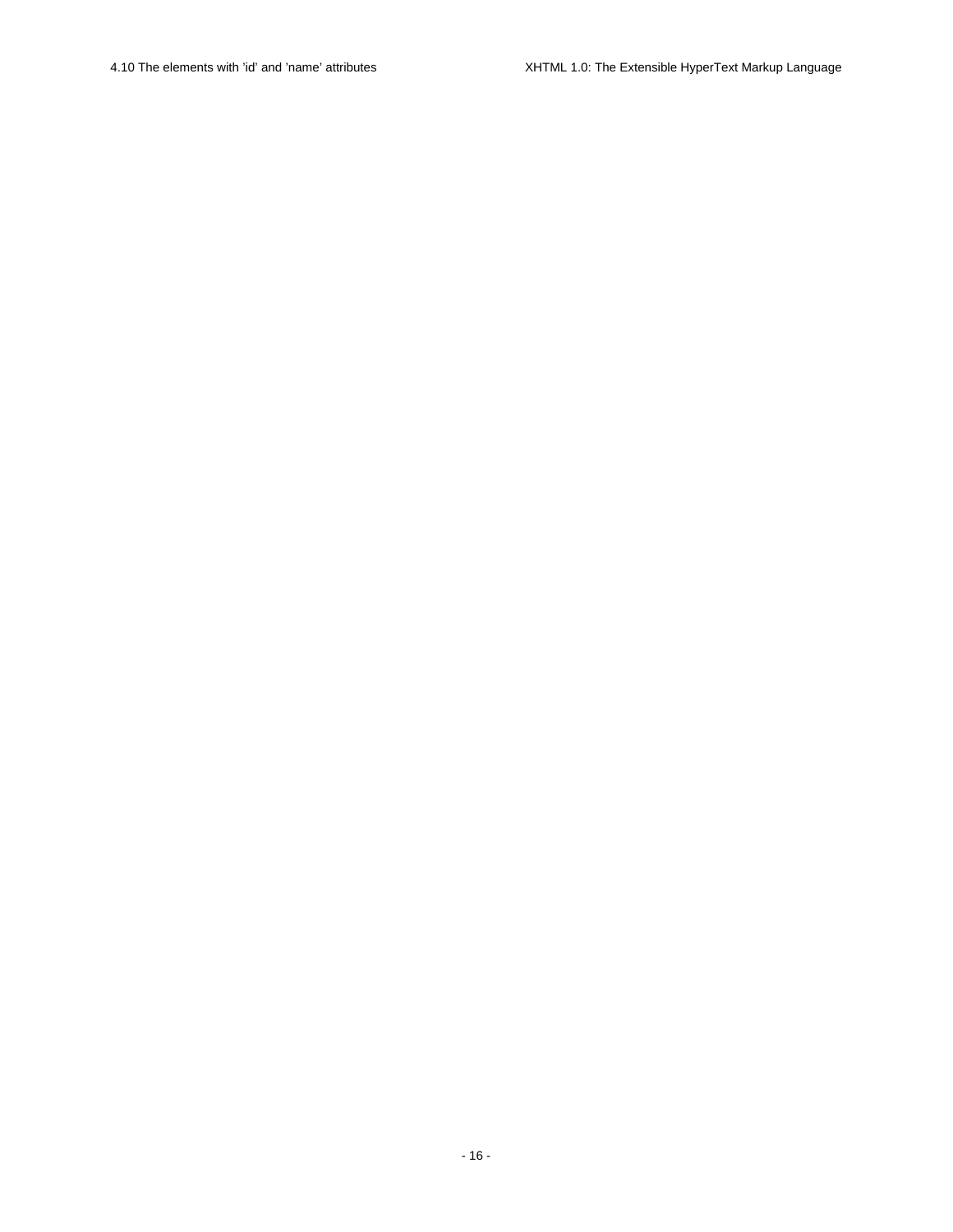# <span id="page-16-0"></span>5. Compatibility Issues

Although there is no requirement for XHTML 1.0 documents to be compatible with existing user agents, in practice this is easy to accomplish. Guidelines for creating compatible documents can be found in [Appendix C](#page-24-0) [p.25] .

### <span id="page-16-1"></span>5.1 Internet Media Type

As of the publication of this recommendation, the general recommended MIME labeling for XML-based applications has yet to be resolved.

However, XHTML Documents which follow the guidelines set forth in [Appendix C](#page-24-0) [p.25] , "HTML Compatibility Guidelines" may be labeled with the Internet Media Type "text/html", as they are compatible with most HTML browsers. This document makes no recommendation about MIME labeling of other XHTML documents.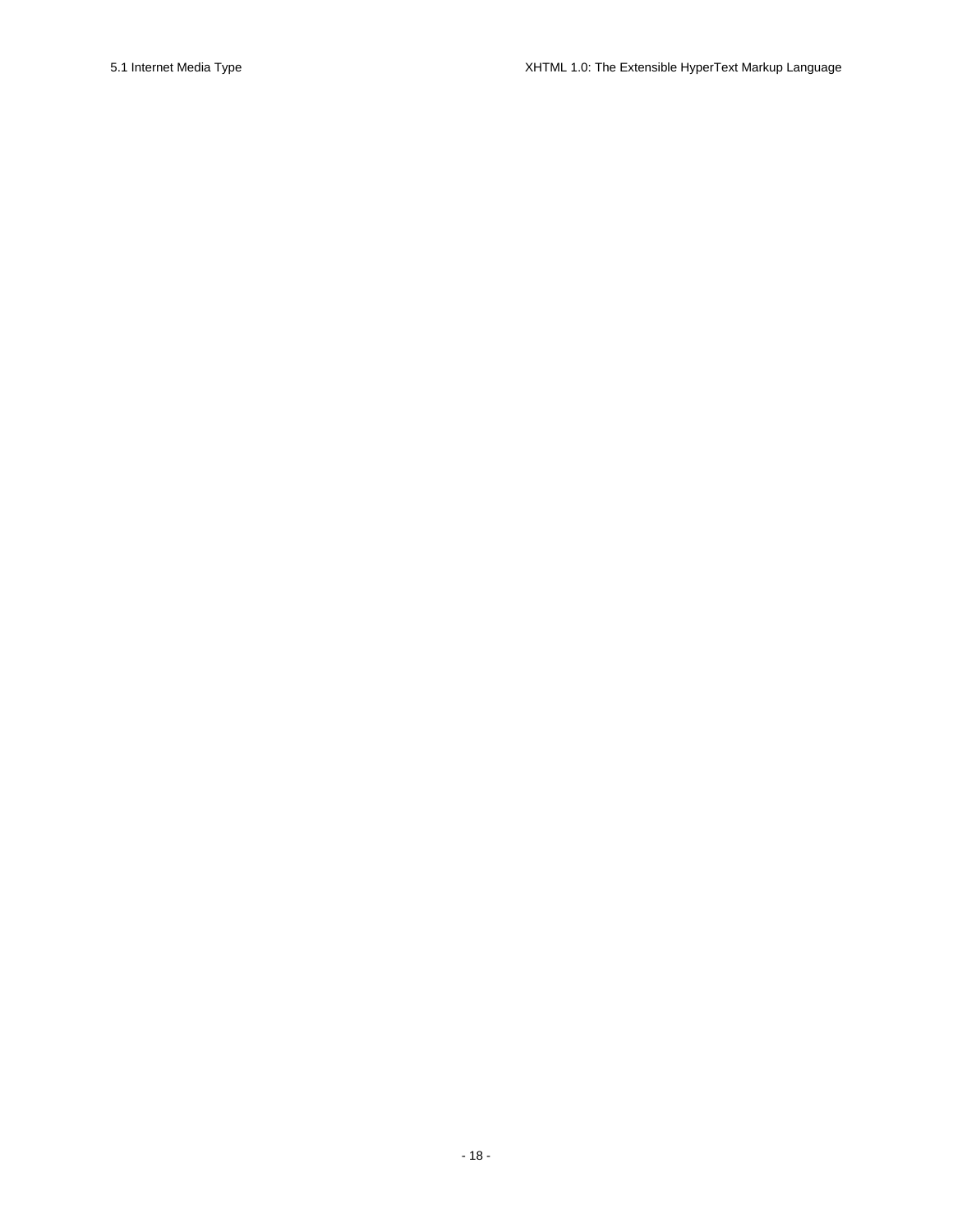# <span id="page-18-3"></span>6. Future Directions

XHTML 1.0 provides the basis for a family of document types that will extend and subset XHTML, in order to support a wide range of new devices and applications, by defining modules and specifying a mechanism for combining these modules. This mechanism will enable the extension and sub-setting of XHTML 1.0 in a uniform way through the definition of new modules.

### <span id="page-18-2"></span>6.1 Modularizing HTML

As the use of XHTML moves from the traditional desktop user agents to other platforms, it is clear that not all of the XHTML elements will be required on all platforms. For example a hand held device or a cell-phone may only support a subset of XHTML elements.

The process of modularization breaks XHTML up into a series of smaller element sets. These elements can then be recombined to meet the needs of different communities.

These modules will be defined in a later W3C document.

### <span id="page-18-1"></span>6.2 Subsets and Extensibility

Modularization brings with it several advantages:

- $\bullet$  It provides a formal mechanism for sub-setting XHTML.
- $\bullet$  It provides a formal mechanism for extending XHTML.
- **•** It simplifies the transformation between document types.
- It promotes the reuse of modules in new document types.

### <span id="page-18-0"></span>6.3 Document Profiles

A document profile specifies the syntax and semantics of a set of documents. Conformance to a document profile provides a basis for interoperability guarantees. The document profile specifies the facilities required to process documents of that type, e.g. which image formats can be used, levels of scripting, style sheet support, and so on.

For product designers this enables various groups to define their own standard profile.

For authors this will obviate the need to write several different versions of documents for different clients.

For special groups such as chemists, medical doctors, or mathematicians this allows a special profile to be built using standard HTML elements plus a group of elements geared to the specialist's needs.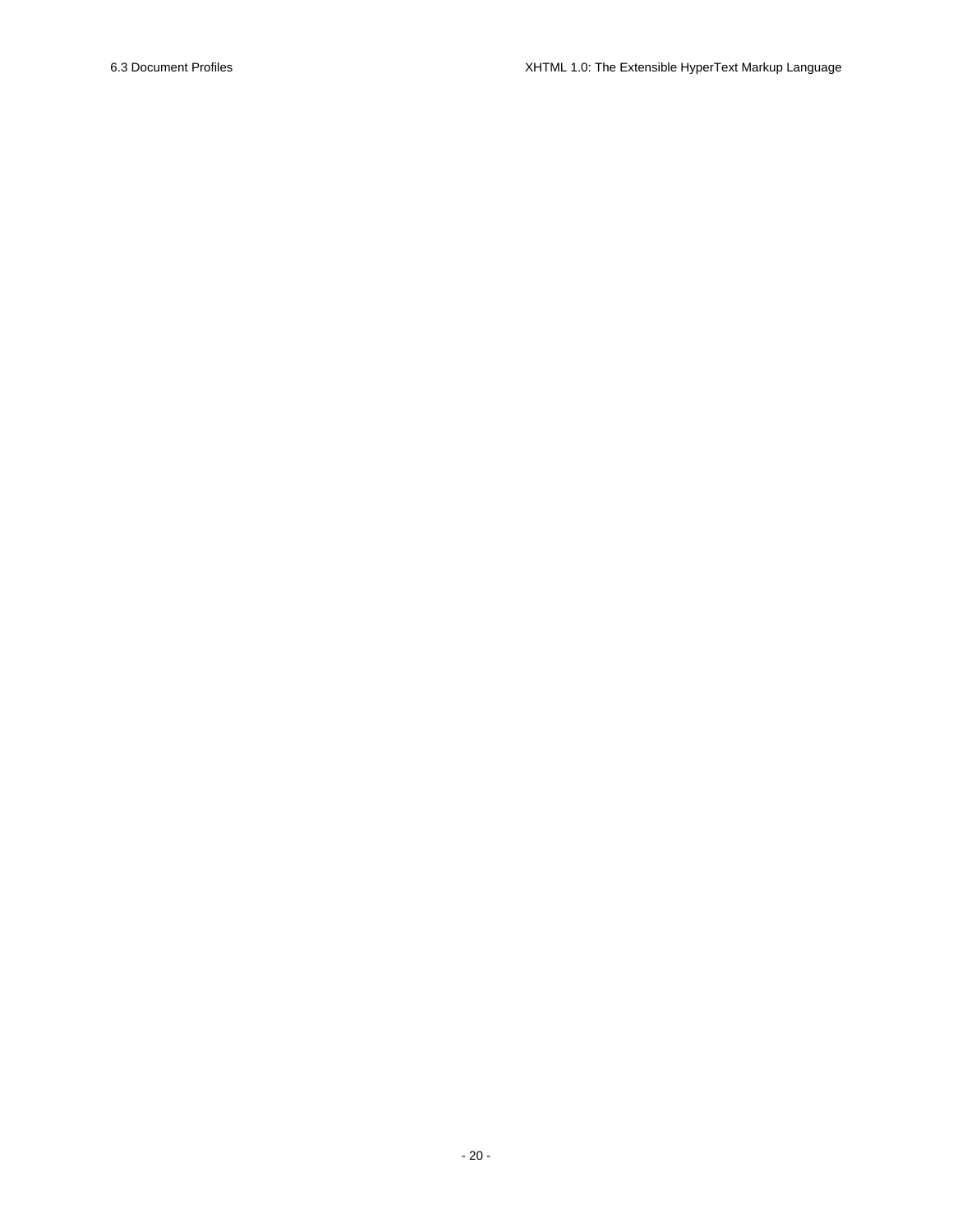# <span id="page-20-0"></span>Appendix A. DTDs

#### **This appendix is normative.**

These DTDs and entity sets form a normative part of this specification. The complete set of DTD files together with an XML declaration and SGML Open Catalog is included in the zip file for this specification.

### A.1 Document Type Definitions

These DTDs approximate the HTML 4.0 DTDs. It is likely that when the DTDs are modularized, a method of DTD construction will be employed that corresponds more closely to HTML 4.0.

- XHTML-1.0-Strict
- XHTML-1.0-Transitional
- XHTML-1.0-Frameset

### A.2 Entity Sets

The XHTML entity sets are the same as for HTML 4.0, but have been modified to be valid XML 1.0 entity declarations. Note the entity for the Euro currency sign ( $\&$ euro; or  $\&$ #8364; or  $& #x20AC$ ;) is defined as part of the special characters.

- Latin-1 characters
- Special characters
- Symbols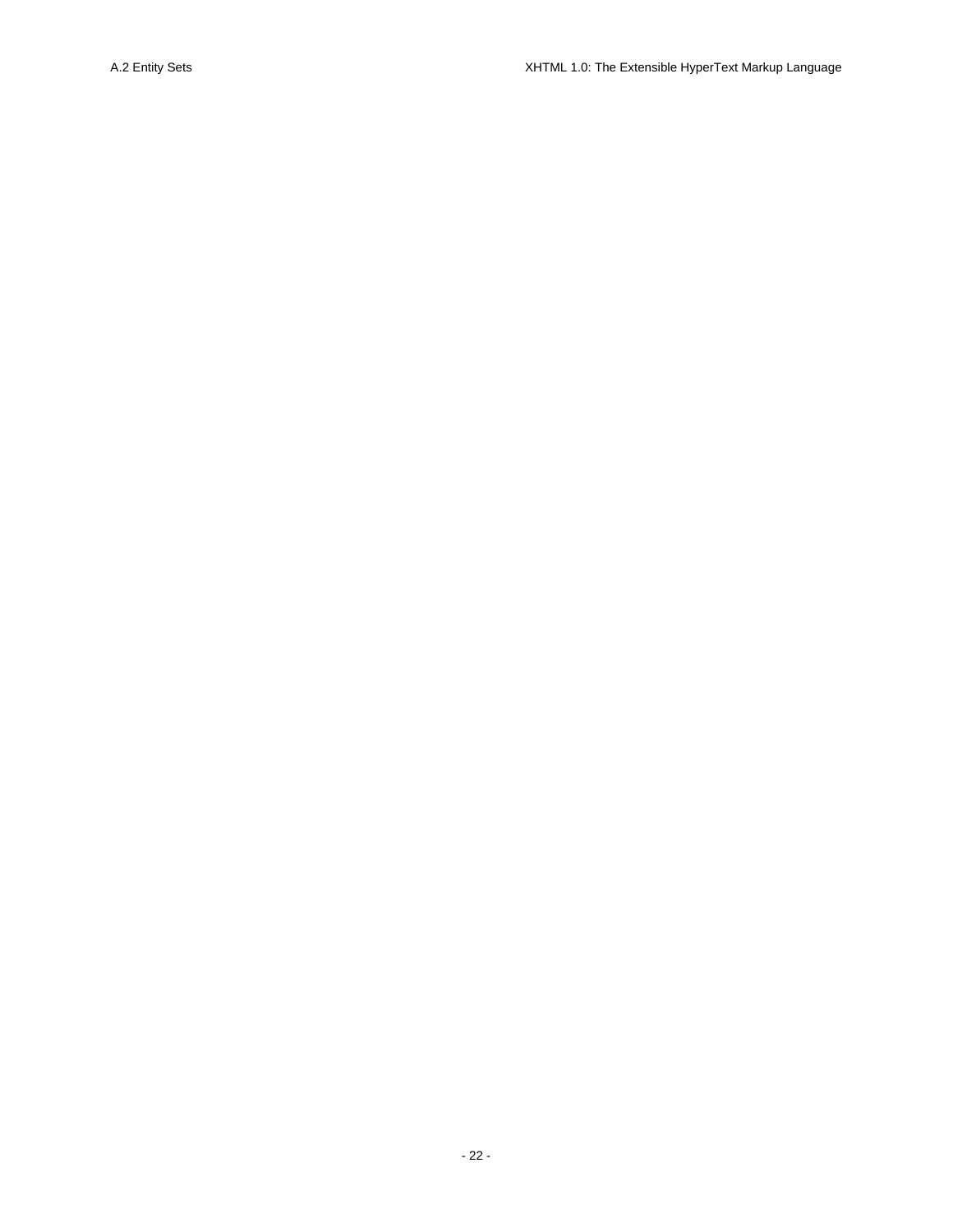# <span id="page-22-0"></span>Appendix B. Element Prohibitions

### **This appendix is normative.**

The following elements have prohibitions on which elements they can contain (see [Section 4.9](#page-14-0) [p.15]). This prohibition applies to all depths of nesting, i.e. it contains all the descendant elements.

a

cannot contain other a elements.

pre

cannot contain the img, object, big, small, sub, or sup elements.

button

cannot contain the input, select, textarea, label, button, form, fieldset,

iframe or isindex elements.

label

cannot contain other label elements.

form

cannot contain other form elements.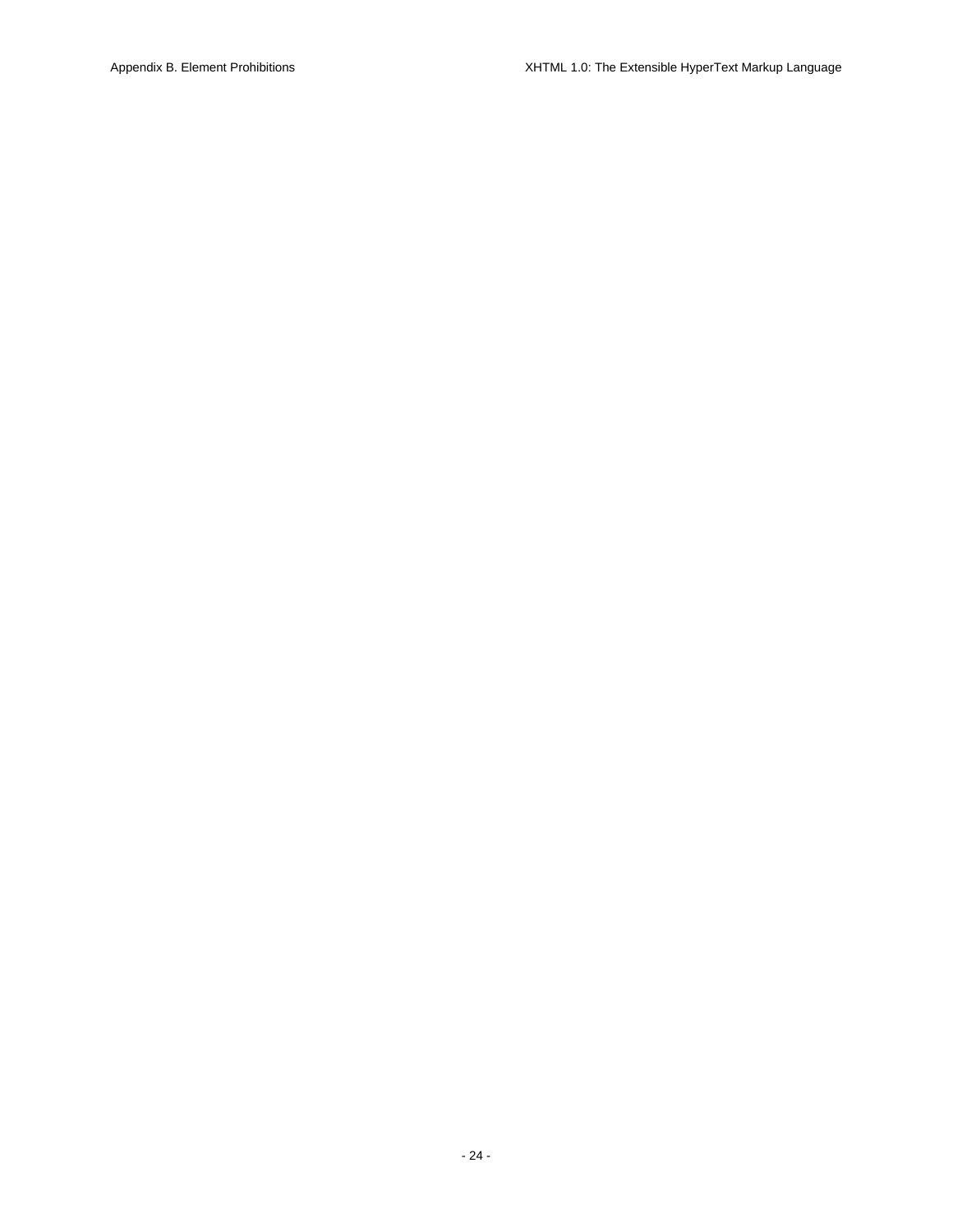# <span id="page-24-0"></span>Appendix C. HTML Compatibility Guidelines

#### **This appendix is informative.**

This appendix summarizes design guidelines for authors who wish their XHTML documents to render on existing HTML user agents.

## C.1 Processing Instructions

Be aware that processing instructions are rendered on some user agents. However, also note that when the XML declaration is not included in a document, the document can only use the default character encodings UTF-8 or UTF-16.

### C.2 Empty Elements

Include a space before the trailing / and > of empty elements, e.g.  $\langle$ br />,  $\langle$ hr /> and  $\langle$ img src="karen.jpg" alt="Karen" />. Also, use the minimized tag syntax for empty elements, e.g.  $\langle$ br  $/$ >, as the alternative syntax  $\langle$ br> $\rangle$  allowed by XML gives uncertain results in many existing user agents.

### C.3 Element Minimization and Empty Element Content

Given an empty instance of an element whose content model is not EMPTY (for example, an empty title or paragraph) do not use the minimized form (e.g. use  $\langle p \rangle \langle p \rangle$  and not  $\langle p \rangle$ ).

### C.4 Embedded Style Sheets and Scripts

Use external style sheets if your style sheet uses  $\lt$  or  $\&$  or ] ] > or --. Use external scripts if your script uses  $\lt$  or  $\&$  or  $\cdot$  ]  $\gt$  or  $\text{-}$ . Note that XML parsers are permitted to silently remove the contents of comments. Therefore, the historical practice of "hiding" scripts and style sheets within comments to make the documents backward compatible is likely to not work as expected in XML-based implementations.

### C.5 Line Breaks within Attribute Values

Avoid line breaks and multiple whitespace characters within attribute values. These are handled inconsistently by user agents.

## C.6 Isindex

Don't include more than one isindex element in the document head. The isindex element is deprecated in favor of the input element.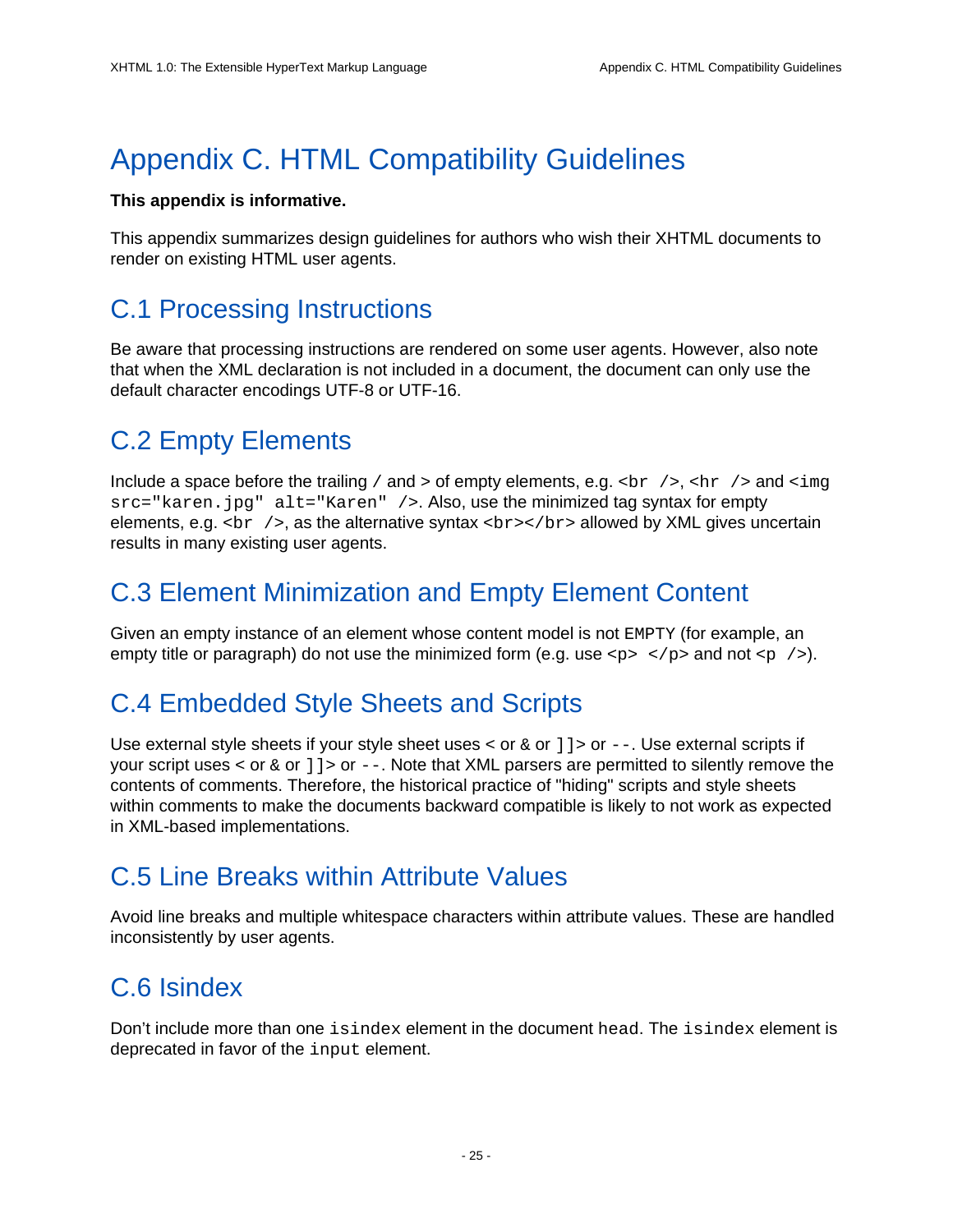## C.7 The lang and xml: lang Attributes

Use both the lang and xml: lang attributes when specifying the language of an element. The value of the  $xml:$  lang attribute takes precedence.

## C.8 Fragment Identifiers

In XML, URIs [\[RFC2396](#page-30-7) [p.31] ] that end with fragment identifiers of the form "#foo" do not refer to elements with an attribute  $name="footnotesize{for "f loop";}$  rather, they refer to elements with an attribute defined to be of type ID, e.g., the id attribute in HTML 4.0. Many existing HTML clients don't support the use of ID-type attributes in this way, so identical values may be supplied for both of these attributes to ensure maximum forward and backward compatibility (e.g.,  $\le a$  id="foo" name="foo"> $\dots$  </a>).

Further, since the set of legal values for attributes of type ID is much smaller than for those of type CDATA, the type of the name attribute has been changed to NMTOKEN. This attribute is constrained such that it can only have the same values as type ID, or as the Name production in XML 1.0 Section 2.5, production 5. Unfortunately, this constraint cannot be expressed in the XHTML 1.0 DTDs. Because of this change, care must be taken when converting existing HTML documents. The values of these attributes must be unique within the document, valid, and any references to these fragment identifiers (both internal and external) must be updated should the values be changed during conversion.

Finally, note that XHTML 1.0 has deprecated the name attribute of the a, applet, frame, if rame, img, and map elements, and it will be removed from XHTML in subsequent versions.

# C.9 Character Encoding

To specify a character encoding in the document, use both the encoding attribute specification on the xml declaration (e.g. <?xml version="1.0" encoding="EUC-JP"?>) and a meta http-equiv statement (e.g. <meta http-equiv="Content-type" content='text/html;  ${\rm charge}t = "EUC-JP"$  / >). The value of the encoding attribute of the xml processing instruction takes precedence.

# C.10 Boolean Attributes

Some HTML user agents are unable to interpret boolean attributes when these appear in their full (non-minimized) form, as required by XML 1.0. Note this problem doesn't effect user agents compliant with HTML 4.0. The following attributes are involved: compact, nowrap, ismap, declare, noshade, checked, disabled, readonly, multiple, selected, noresize, defer.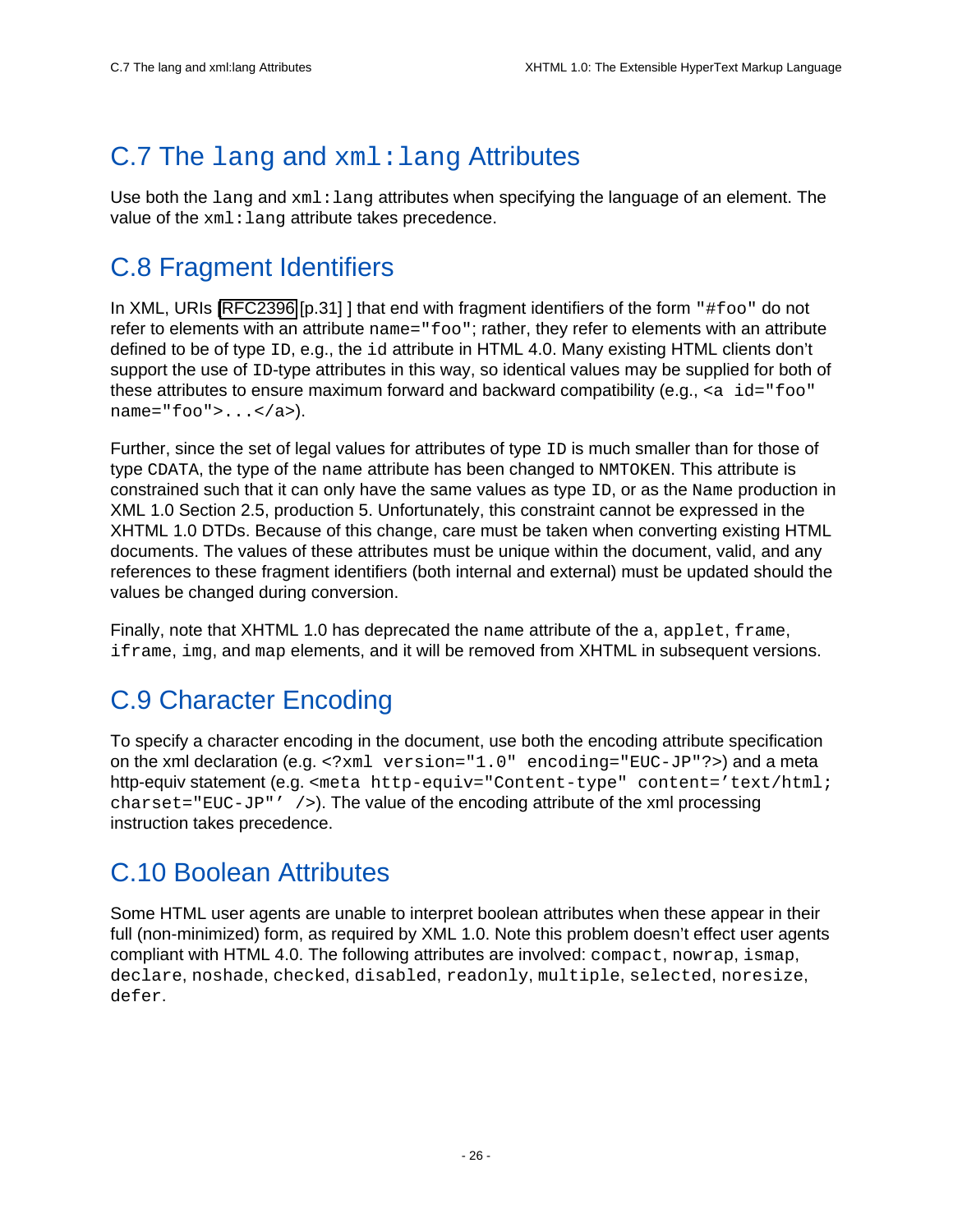### C.11 Document Object Model and XHTML

The Document Object Model level 1 Recommendation [\[DOM](#page-30-2) [p.31] ] defines document object model interfaces for XML and HTML 4.0. The HTML 4.0 document object model specifies that HTML element and attribute names are returned in upper-case. The XML document object model specifies that element and attribute names are returned in the case they are specified. In XHTML 1.0, elements and attributes are specified in lower-case. This apparent difference can be addressed in two ways:

- 1. Applications that access XHTML documents served as Internet media type text/html via the DOM can use the HTML DOM, and can rely upon element and attribute names being returned in upper-case from those interfaces.
- 2. Applications that access XHTML documents served as Internet media types  $text{text}/xml$  or application/xml can also use the XML DOM. Elements and attributes will be returned in lower-case. Also, some XHTML elements may or may not appear in the object tree because they are optional in the content model (e.g. the tbody element within table). This occurs because in HTML 4.0 some elements were permitted to be minimized such that their start and end tags are both omitted (an SGML feature). This is not possible in XML. Rather than require document authors to insert extraneous elements, XHTML has made the elements optional. Applications need to adapt to this accordingly.

## C.12 Using Ampersands in Attribute Values

When an attribute value contains an ampersand, it must be expressed as a character entity reference (e.g. " $\& i$ "). For example, when the  $h$ ref attribute of the a element refers to a CGI script that takes parameters, it must be expressed as

http://my.site.dom/cqi-bin/myscript.pl?class=quest&name=user rather than as http://my.site.dom/cgi-bin/myscript.pl?class=guest&name=user.

# C.13 Cascading Style Sheets (CSS) and XHTML

The Cascading Style Sheets level 2 Recommendation [\[CSS2](#page-30-8) [p.31] ] defines style properties which are applied to the parse tree of the HTML or XML document. Differences in parsing will produce different visual or aural results, depending on the selectors used. The following hints will reduce this effect for documents which are served without modification as both media types:

- 1. CSS style sheets for XHTML should use lower case element and attribute names.
- 2. In tables, the tbody element will be inferred by the parser of an HTML user agent, but not by the parser of an XML user agent. Therefore you should always explicitely add a tbody element if it is referred to in a CSS selector.
- 3. Within the XHTML name space, user agents are expected to recognize the "id" attribute as an attribute of type ID. Therefore, style sheets should be able to continue using the shorthand "#" selector syntax even if the user agent does not read the DTD.
- 4. Within the XHTML name space, user agents are expected to recognize the "class" attribute. Therefore, style sheets should be able to continue using the shorthand "." selector syntax.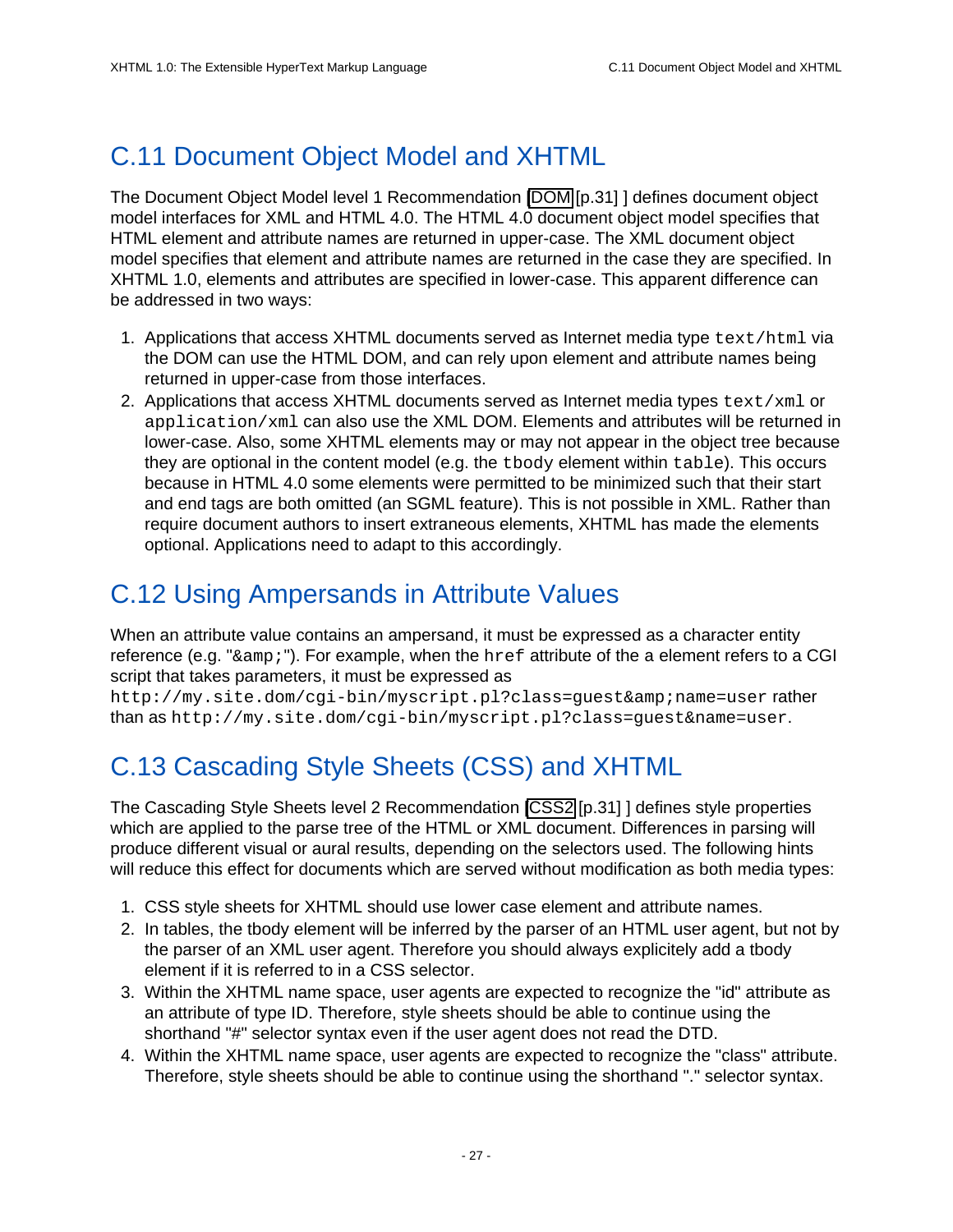5. CSS defines different conformance rules for HTML and XML documents; be aware that the HTML rules apply to XHTML documents delivered as HTML and the XML rules apply to XHTML documents delivered as XML.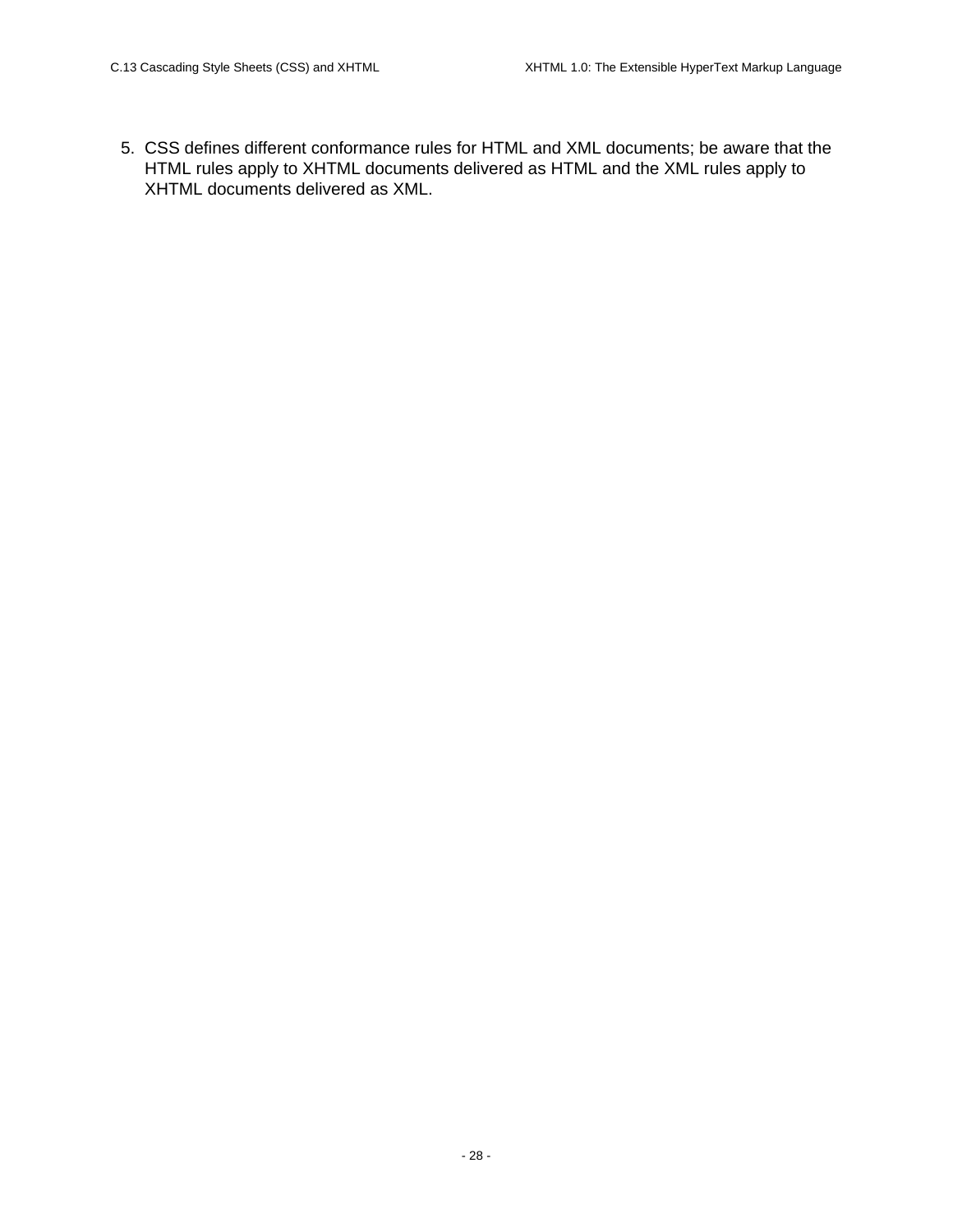# <span id="page-28-0"></span>Appendix D. Acknowledgements

#### **This appendix is informative.**

This specification was written with the participation of the members of the W3C HTML working group:

Steven Pemberton, CWI (HTML Working Group Chair) Murray Altheim, Sun Microsystems Daniel Austin, CNET: The Computer Network Frank Boumphrey, HTML Writers Guild John Burger, Mitre Andrew W. Donoho, IBM Sam Dooley, IBM Klaus Hofrichter, GMD Philipp Hoschka, W3C Masayasu Ishikawa, W3C Warner ten Kate, Philips Electronics Peter King, Phone.com Paula Klante, JetForm Shin'ichi Matsui, W3C/Panasonic Shane McCarron, Applied Testing and Technology (The Open Group through August 1999) Ann Navarro, HTML Writers Guild Zach Nies, Quark Dave Raggett, W3C/HP (W3C lead for HTML) Patrick Schmitz, Microsoft Sebastian Schnitzenbaumer, Stack Overflow Chris Wilson, Microsoft Ted Wugofski, Gateway 2000 Dan Zigmond, WebTV Networks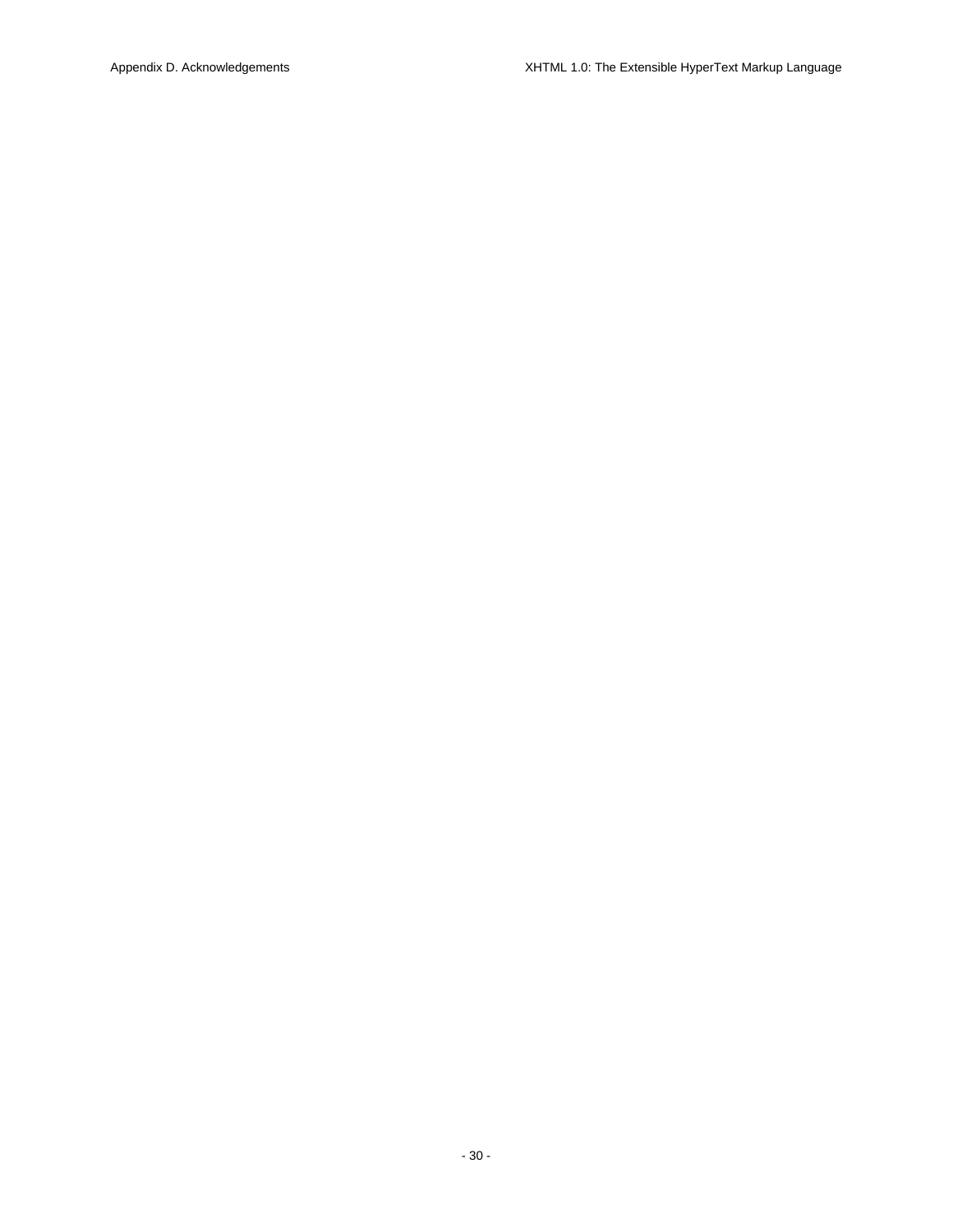# <span id="page-30-0"></span>Appendix E. References

#### **This appendix is informative.**

### <span id="page-30-8"></span>**[CSS2]**

["Cascading Style Sheets, level 2 \(CSS2\) Specification",](http://www.w3.org/TR/REC-CSS2) B. Bos, H. W. Lie, C. Lilley, I. Jacobs, 12 May 1998.

Available at:<http://www.w3.org/TR/REC-CSS2>

### <span id="page-30-2"></span>**[DOM]**

["Document Object Model \(DOM\) Level 1 Specification",](http://www.w3.org/TR/REC-DOM-Level-1) Lauren Wood et al., 1 October 1998.

Available at:<http://www.w3.org/TR/REC-DOM-Level-1>

#### <span id="page-30-1"></span>**[HTML]**

["HTML 4.01 Specification",](http://www.w3.org/TR/1999/PR-html40-19990824) D. Raggett, A. Le Hors, I. Jacobs, 24 August 1999. Available at:<http://www.w3.org/TR/1999/PR-html40-19990824>

### <span id="page-30-4"></span>**[POSIX.1]**

"ISO/IEC 9945-1:1990 Information Technology - Portable Operating System Interface (POSIX) - Part 1: System Application Program Interface (API) [C Language]", Institute of Electrical and Electronics Engineers, Inc, 1990.

### **[RFC2046]**

["RFC2046: Multipurpose Internet Mail Extensions \(MIME\) Part Two: Media Types",](http://www.ietf.org/rfc/rfc2046.txt) N. Freed and N. Borenstein, November 1996.

Available at [http://www.ietf.org/rfc/rfc2046.txt.](http://www.ietf.org/rfc/rfc2046.txt) Note that this RFC obsoletes RFC1521, RFC1522, and RFC1590.

### <span id="page-30-5"></span>**[RFC2119]**

["RFC2119: Key words for use in RFCs to Indicate Requirement Levels",](http://www.ietf.org/rfc/rfc2119.txt) S. Bradner, March 1997.

Available at:<http://www.ietf.org/rfc/rfc2119.txt>

### **[RFC2376]**

["RFC2376: XML Media Types",](http://www.ietf.org/rfc/rfc2376.txt) E. Whitehead, M. Murata, July 1998.

Available at:<http://www.ietf.org/rfc/rfc2376.txt>

### <span id="page-30-7"></span>**[RFC2396]**

["RFC2396: Uniform Resource Identifiers \(URI\): Generic Syntax",](http://www.ietf.org/rfc/rfc2396.txt) T. Berners-Lee, R. Fielding, L. Masinter, August 1998.

This document updates RFC1738 and RFC1808.

Available at:<http://www.ietf.org/rfc/rfc2396.txt>

### <span id="page-30-3"></span>**[XML]**

["Extensible Markup Language \(XML\) 1.0 Specification",](http://www.w3.org/TR/REC-xml) T. Bray, J. Paoli, C. M. Sperberg-McQueen, 10 February 1998.

Available at:<http://www.w3.org/TR/REC-xml>

### <span id="page-30-6"></span>**[XMLNAMES]**

["Namespaces in XML",](http://www.w3.org/TR/REC-xml-names) T. Bray, D. Hollander, A. Layman, 14 January 1999.

XML namespaces provide a simple method for qualifying names used in XML documents by associating them with namespaces identified by URI.

Available at:<http://www.w3.org/TR/REC-xml-names>